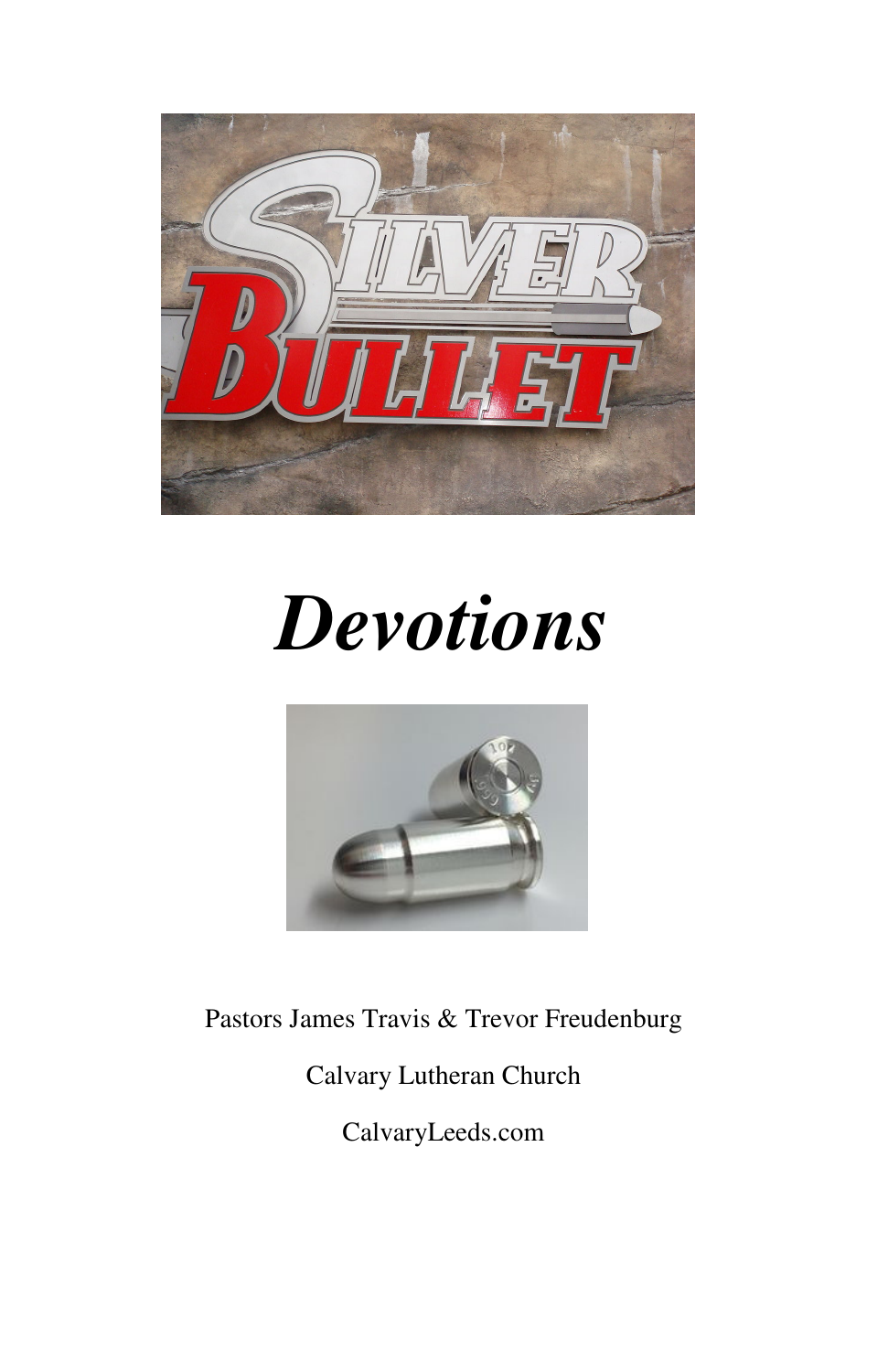# **Forward**

 This little book came about after a conversation Pastor Freudenburg and I had when he first came to Calvary in July 2019. We were talking about Calvary and how one of it's strengths is a desire to reach the lost. He asked me to recount some of our weaknesses and he summed up the list by saying, "It sounds like the church suffers from a 'Silver Bullet Mentality.'" I agreed and then we decided to write this little devotion book to help expose this truth and pave the way for God to use real silver bullets so the lost would be reached for Jesus!

 No one likes to hear that more "work" is needed. There are no short cuts for reaching people for Jesus with silver bullets. Sharing the Gospel, which is the only Silver Bullet from God, instead requires the sowing of seed, which is a joyful rewarding work. Reaching the lost means going along with the Good Shepherd who left the 99 sheep to tirelessly look for the one lost sheep. It is work building relationships and allowing people to see into our own lives that we have a precious hope of eternal life in Jesus Christ and that our arms are open to them! It is work to share the Law and the Gospel to kill and raise people from the dead! Now you know why bullets are necessary!

 I pray that this book of devotions will bless you as you wrestle with the silver bullet mentality. I pray you will would use all the lesser tools in service of the only real Silver Bullet that God alone gives. May you rest in the fact that Jesus alone saves us. Jesus did the work on the cross and then proved it in His resurrection and then opened the door ascending into heaven so that all who believe in Him will follow to be where He is!

Jesus be with you!

Pastor James Travis

# **Four Silver Bullets: This is Jesus' Church**

- **1. The Gospel**
- **2. Be the Church**
- **3. Value the Lost**
- **4. You are a Steward**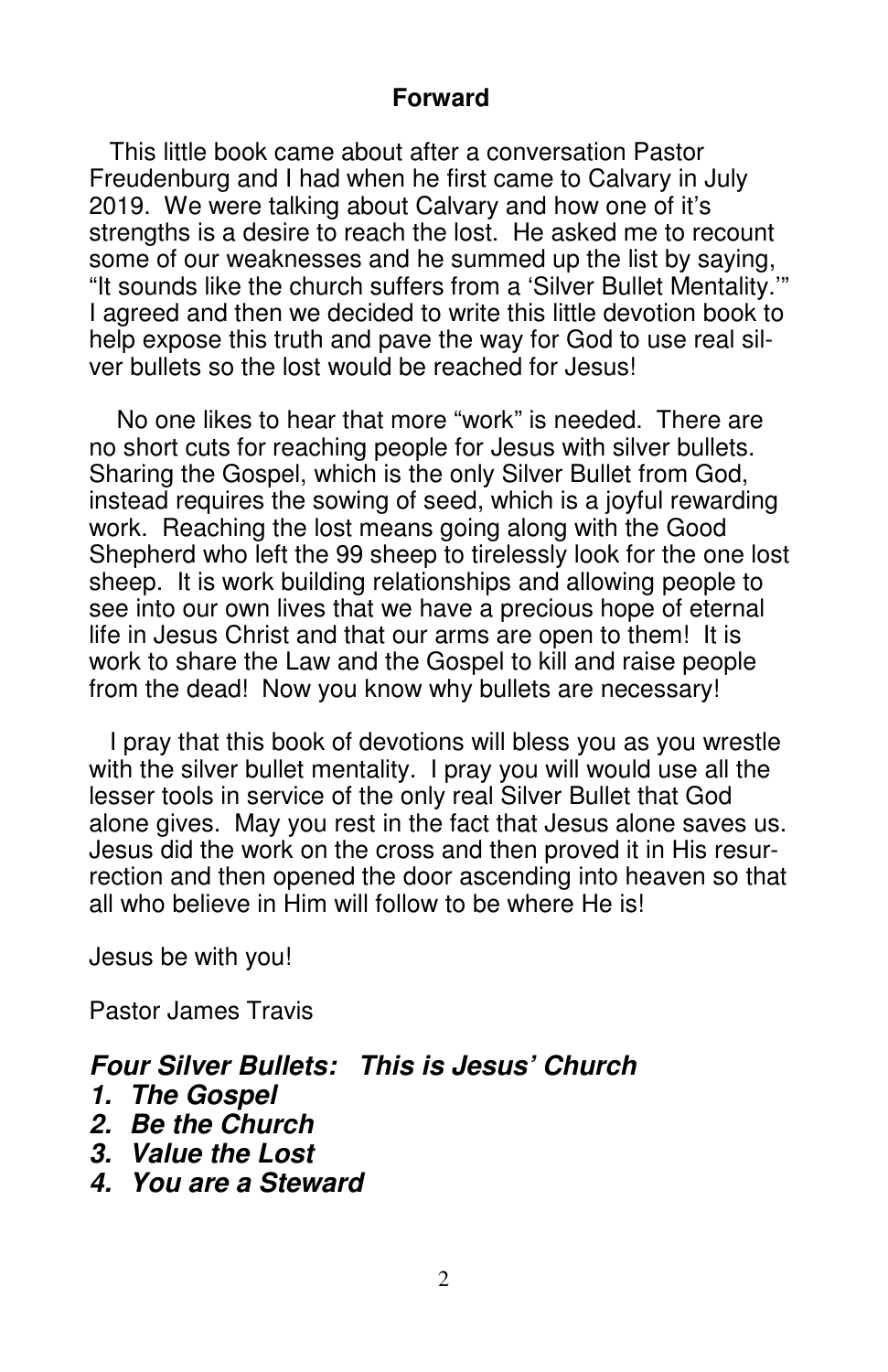# **Bible Reading: Ezekiel 28:1-10**

# **Saturday, October 26**

 "My church helps at the soup kitchen." "My church has the best Vacation Bible School." "My church has great people." Such statements demonstrate that we take ownership in our church. I am glad! Taking ownership means that we take care of the church, invest in it, make it look beautiful, and love worshipping in this place. But watch out!!! Calvary is not **our** Church. Calvary is **God's** Church. Jesus is the LORD of the church. The church we belong to at Calvary is not "our" church. Instead we pray, "THY KINGDOM COME" or in modern English, "God, come be the king of Your church and be my king and be my neighbor's king!"

Paul writes Timothy about wanting to come visit, "Although I hope to come to you soon, I am writing you these instructions so that, if I am delayed, you will know how people ought to conduct themselves in God's household, which is the church of the living God, the pillar and foundation of the truth." (2 Timothy 3:14-15). Paul here says the church exists not because we created or built the church, but because the living God wants it to exist.

 So, if we want a silver bullet solution to grow the church, the first step is to call out to God, "Forgive us LORD for pretending that we own Your church. LORD, you take over and run the church in this place. LORD, make the place we assemble in Sioux City Iowa at Calvary a place where we hear Your words and respond to them by living as Your people. In Jesus name Amen.

**Challenge:** Pray this whole week for forgiveness for making the church our church and call out to God to be the LORD of the church again and renovate the church so He is in charge.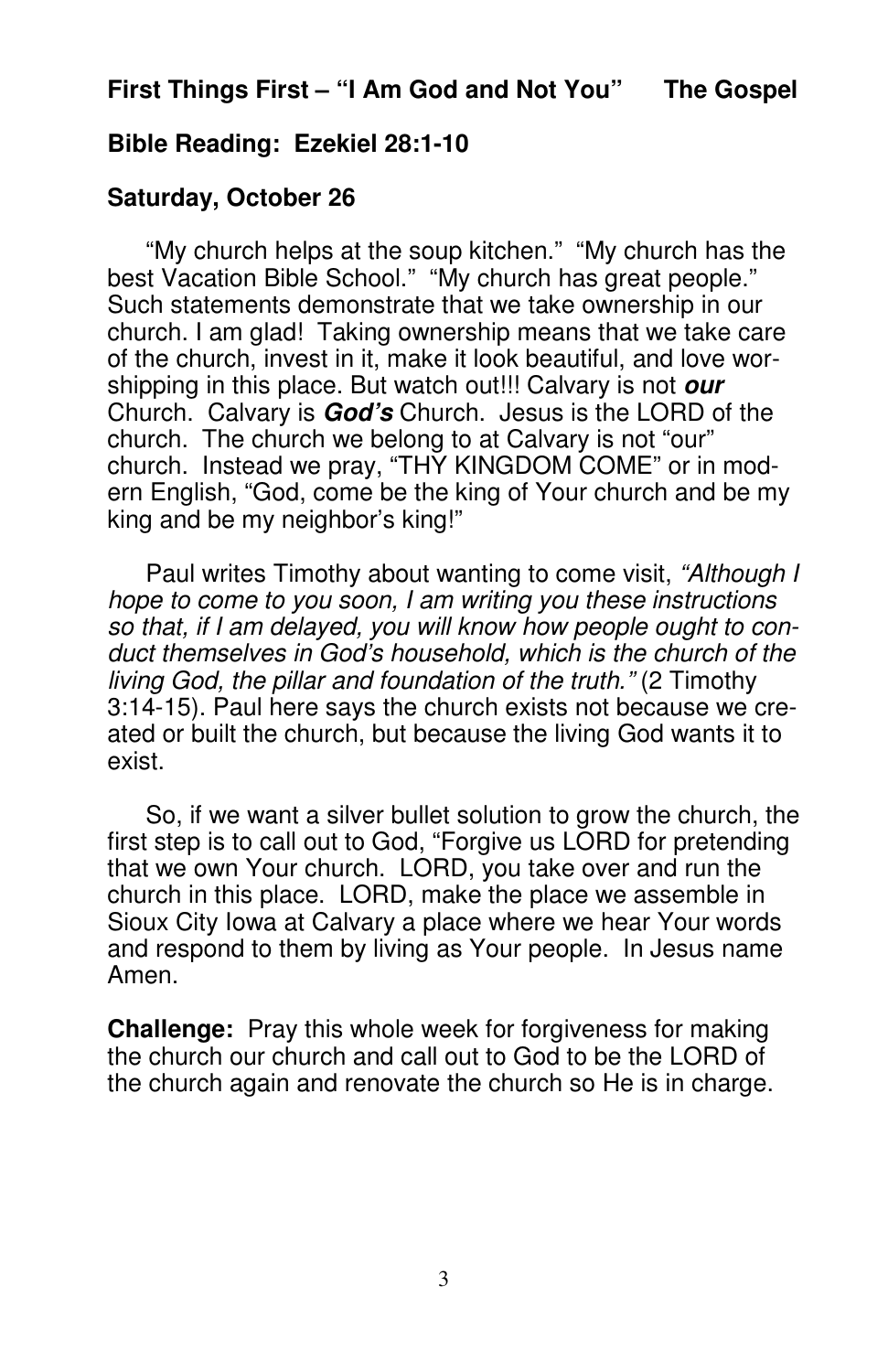# **Bible Reading: Romans 1:15-**16; If time Romans 1**-3**

# **Sunday, October 27**

The gospel is the first silver bullet. "For I am not ashamed of the gospel, because it is the power of God that brings salvation to everyone who believes: first to the Jew, then to the Gentile." (Romans 1:15)

 The gospel alone brings salvation to people. There are many ways to fill the church. In Honduras Pastor Paul Flo said if you want to fill a church just bring balloons, pop, and have a good time. The Honduran silver bullet for filling the church is to have a party with props. Back in the 1950s & 60s the silver bullet for filling up the church was to put up a sign that invited people to a special event such as a powerful music group or sock-hop. Such a sign would fill the church. Other silver bullets followed for Vacation Bible School such as having a catchy theme, luring kids with bounce houses or games. Some of these silver bullets are still used. In 2000-2015 the silver bullet taught is to do church better than everyone else then people will come. Yet, not one of these silver bullet's will save a single person. Only the Gospel can do that. If the Gospel is not shared personally with people, then even a large crowd is a waste of time. It would have been better not to have assembled the crowd.

 Pastor Bill Hybel's who pastors one of the largest churches in the United States admits this, ""We made a mistake. What we should have done when people crossed the line of faith and become Christians, we should have started telling people and teaching people that they have to take responsibility to become "self feeders.' We should have gotten people, taught people, how to read their Bible between services, how to do the spiritual practices much more aggressively on their own." (Bill Hybels admitted many of the church people were immature and did not know the Gospel because they were only coming to "the show" on Sunday.) https://www.christianexaminer.com/article/ willow.creek.model.its.leaders.say.fails.at.discipleship/44056.htm)

faith and life. In Jesus name. Amen **Prayer:** Lord, forgive us when we have focused more on getting people in the door of church than to genuinely sharing the Law & Gospel with our neighbors so that they have the same confidence that we have and so they can in turn be discipled in this new found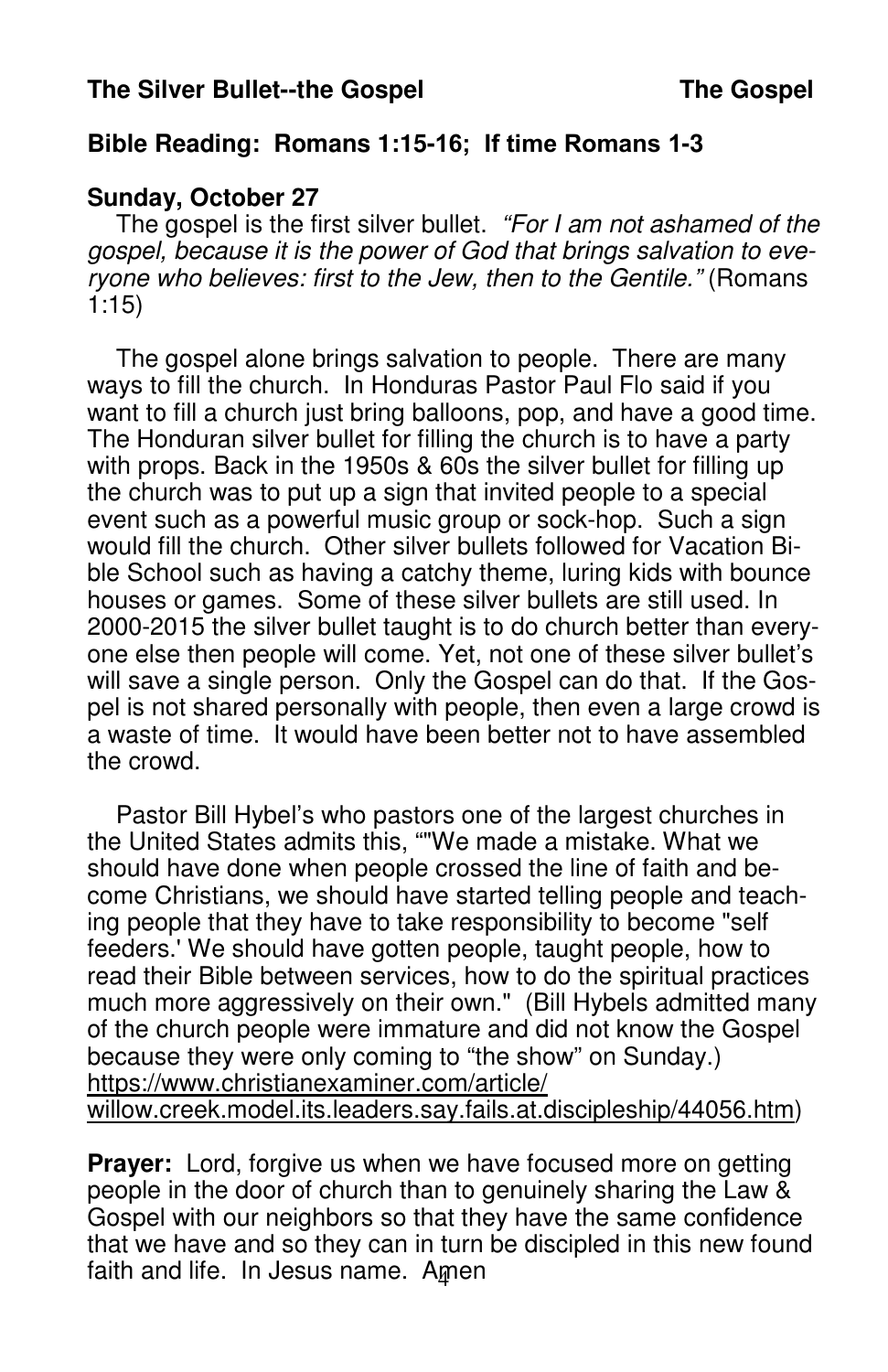# **Reading: John 15:1-15**

### **Monday, October 28**

 When you get on an airplane the flight attendant always says, ""Attend to your own mask before your child's if there is a drop in cabin pressure." Why is this? Hypoxia scientists tell us, "As your brain is starved of oxygen, so your capacity to do simple things deteriorates…" In other words, if you help someone else first you might die! (https://www.express.co.uk/travel/articles/758140/hypoxia-definition-flight-mask)

 The same is true of the Gospel, we can be so focused on filling the church that we forget Jesus command is first true for us: "Come to me, all you who are weary and burdened, and I will give you rest. Take my yoke upon you and learn from me, for I am gentle and humble in heart, and you will find rest for your souls. For my yoke is easy and my burden is light." (Matthew 11:38-30). Paul says the same to Timothy, "Watch your life and doctrine closely. Persevere in them, because if you do, you will **save** both **yourself** and your hearers." (1 Timothy 4:16). Paul's point is that you can't save others unless you yourself are first filling yourself with God's Law and Gospel in the scripture. This is good advise for all Sunday School teachers, pastor's, and church board or committee members: "Don't do your work without taking time to grow in the scriptures first. If you do not, then you might save others but fall away from Jesus yourself.

A nameless person once left the church in a storm; tired, burnt out, and working hard for Jesus. They were the hardest working member, however they rarely stopped to hear or study God's Word.…the result, they began to believe the false teaching that Jesus saves us by what we do and they became offended when others worked much less than they did! Don't become a statistic, stop your work and hear the Gospel weekly for "You first!" This is not selfish! This is God's Will!

**Challenge:** Take time to stop and rest, realizing Jesus has done the work to save you. Rejoice, that resting is not unproductive but confident that God has saved you. In your resting time read John 15:1-15. Ask, "What is God pruning from my life at this time? Then pray, "God, prune my life. In Jesus' name. Amen!"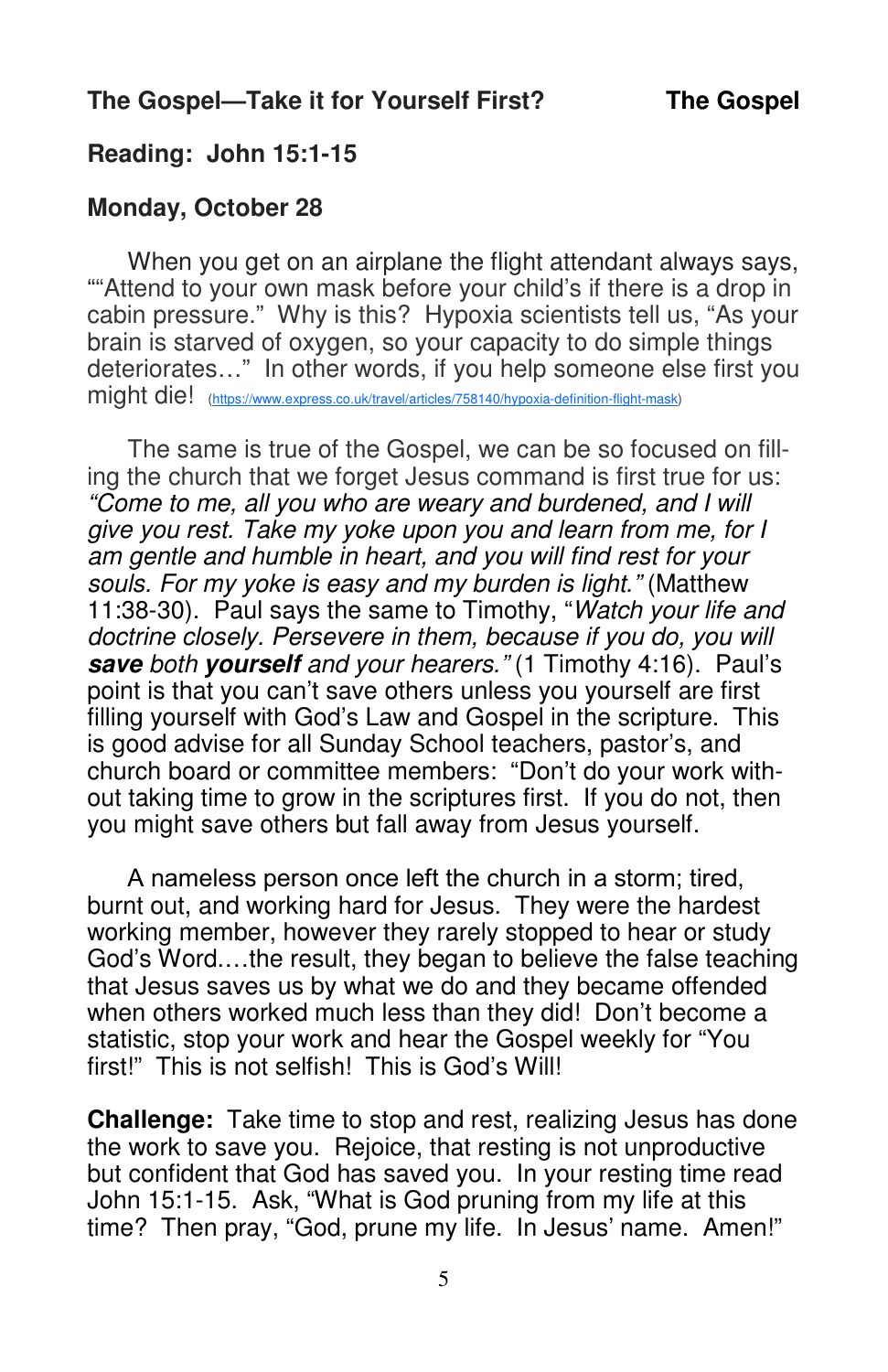# **What is Our CHURCH's Goal? The Gospel**

#### **Reading: Matthew 28:18-20**

#### **Tuesday, October 29**

 Why do you want the church to grow? Do you want it to grow so that "The church feels full?" Do you want the church to grow, "So we can pay the bills?" Do you want the church to grow, "So that you can enjoy what the church was like 40 years ago?"

 If these are your reasons for the church to grow I pray, "Lord, may the church fail to grow in this place and may other churches who want Your will to be done to grow instead! Lord, help us repent and have mercy on us. In Jesus name, Amen!" Seriously, we want to keep people far from any church who wants to grow for the wrong reasons because all such people would be in danger of going to hell in such ungodly congregations.

 In fact our goal should not be to grow…instead our goal is to do the churches mission, "Go and make disciples of all nations… baptizing…and teaching." Our goal is to bring heaven to people and to make disciples.

 Jim Putman in his book "Church is a Team Sport" writes, "Winning is making disciples—converts who are discipled into God's team and taught to take part in Christ's mission. Numbers don't mean much unless you are counting the number of people being transformed by the Holy Spirit."

**Prayer:** Lord Jesus help Calvary Lutheran Church and all its people not give into the temptation to be open merely to make a budget or to have people to carry out human traditions. Lord, help us to make disciples by modeling our faith to the next generation and to share the Gospel and invite others to hear the Law & Gospel so that people are truly discipled.

**Challenge:** Read passages in the Bible that talk about growth of the church and read how it was done. Read Acts chapters 1—8 **Note:** How many baptisms, people sharing the Gospel, and missionaries are sent in this section of the Bible?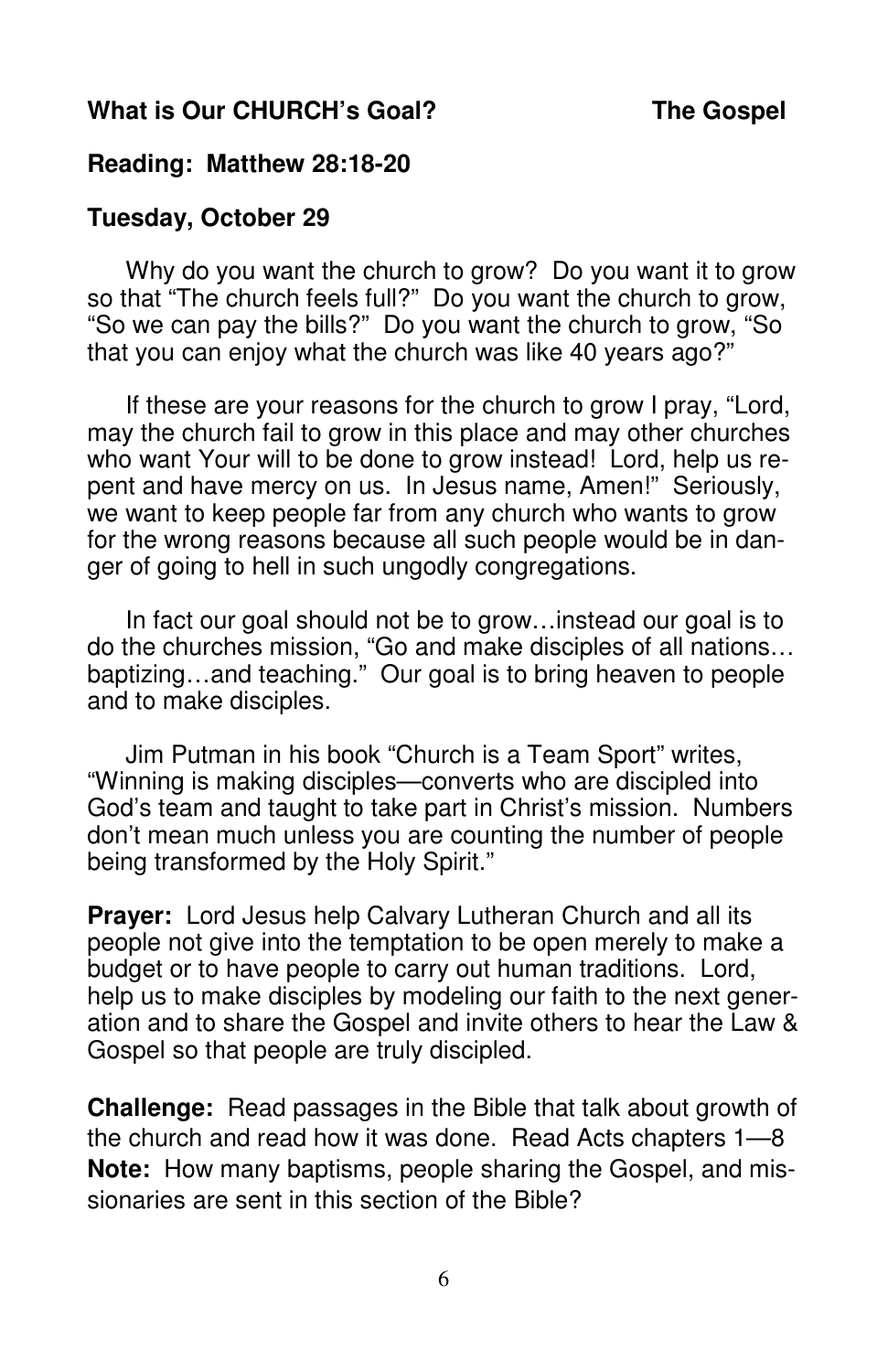# When the Gospel is NOT Needed! The Gospel

# **Reading: Matthew 5:17-19**

# **Wednesday, October 30**

 Did you know that sometimes a person does not need to hear the Gospel? If a person is so wrapped up in their sin, quiltless and confident, they might think the Gospel that Jesus died and rose for them is worthless to them. They are confident that if there is a God they are all right by themselves. In this case, the Gospel is not a Silver Bullet. Instead, the silver bullet is none other than using the Law to crush them. Once they are crushed then and only then will the Gospel be heard.

 C.F.W Walther in his book "The Proper Distinction Between Law and Gospel," instructs pastors, "In the second place, the Word of God is not righty divided when the Law is not preached in its full sterness and the Gospel not in its full sweetness, when, on the contrary, Gospel elements are mingled with the Law and Law elements with the Gospel."

 Knowing whether to share Law or Gospel is easy enough for a Kindergartner to determine, but the more we think about it the more difficult it is. We need God's help as pastors and as lay people to know whether to share Law or Gospel with our neighbors. Pray for God's help dear friends. The law is like a knife that makes us realize we are not godly people, we don't live as Jesus wants us! We will be condemned. Only when we know these truths do we realize how wonderful it is that Jesus has died in our place taking the condemnation and punishment we deserve on the cross. "He who believes and is baptized will be saved. But he who does not believe stands condemned already." (Mark 16:16)

**Challenge:** When do you give Law to a child? When do you speak the Gospel? Use this approach in disciplining. Then use it with others.

**Prayer:** Help my pastors in their preaching to rightly divide Law and Gospel. Help me with my own words to use both Law and Gospel. In Jesus name. Amen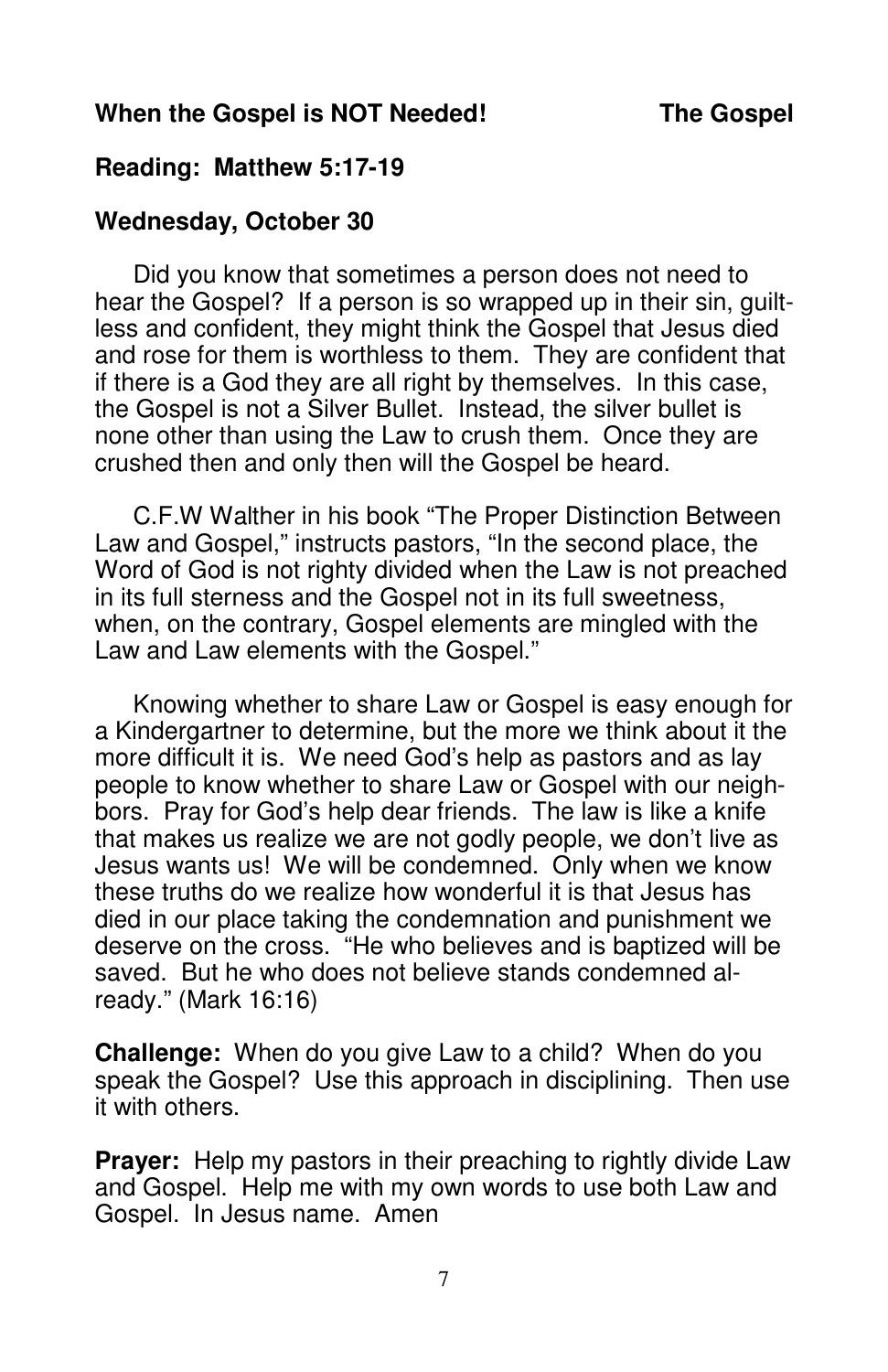# An Analogy from FootBall **The Gospel**

# **Reading: Ephesians 2:1-10**

# **Thursday, October 31**

 We are on God's team, we were drafted on our Baptism day, we are trained by the leaders in the church from the training manual called the Bible. We are fed by the LORD's High Protein food called the LORD's Supper (Okay – The Lord's Supper is better than any football analogy breaks down). The LORD Supper forgives, God comes in us, cleanses… etc. We each have different tasks and gifts to use in different positions on God's team.

 In the early years of University of Iowa Football, the "Power I" was one of the most successful plays. When the Defense becomes wore down the stacked I of players could pound right through the middle. The same is true with the Gospel. Paul says, "For I am not ashamed of the gospel, for it is the power of God for salvation to everyone who believes, to the Jew first and also to the Greek." Romans 1:16. The Gospel is like the "Power I" formation in Football except that God is at the Running Back position. We hand the ball off by sharing the faith with a Bible passage, praying with a person, or paraphrasing what Jesus has done for us and then God takes the ball and breaks through by convicting and winning hearts.

 Martin Luther on this day took a stand on the Gospel in 1517. You might say he employed the "Power I" that had been hidden for many years: October 31, 1517 Martin Luther nailed 95 thesis on the Castle Church Door and God has run with the truths ever since by causing countless people to hear the Gospel. Thesis 62 says, "The true treasure of the church is the most holy gospel of the glory and grace of God. " Luther questions the practice of a repentant sinner buying an indulgence (Piece of paper saying he/she is forgiven) but instead he begins to teach that believing by faith alone in the beautiful Gospel alone. What is the Gospel? That we are saved by Grace Alone by Christ Alone revealed in the Scripture alone.

**Challenge:** The "Power I" may seen to be outdated, but how is sharing the Gospel still the only effective means of bringing salvation? Thank of someone who needs the Gospel! Pray for them this day.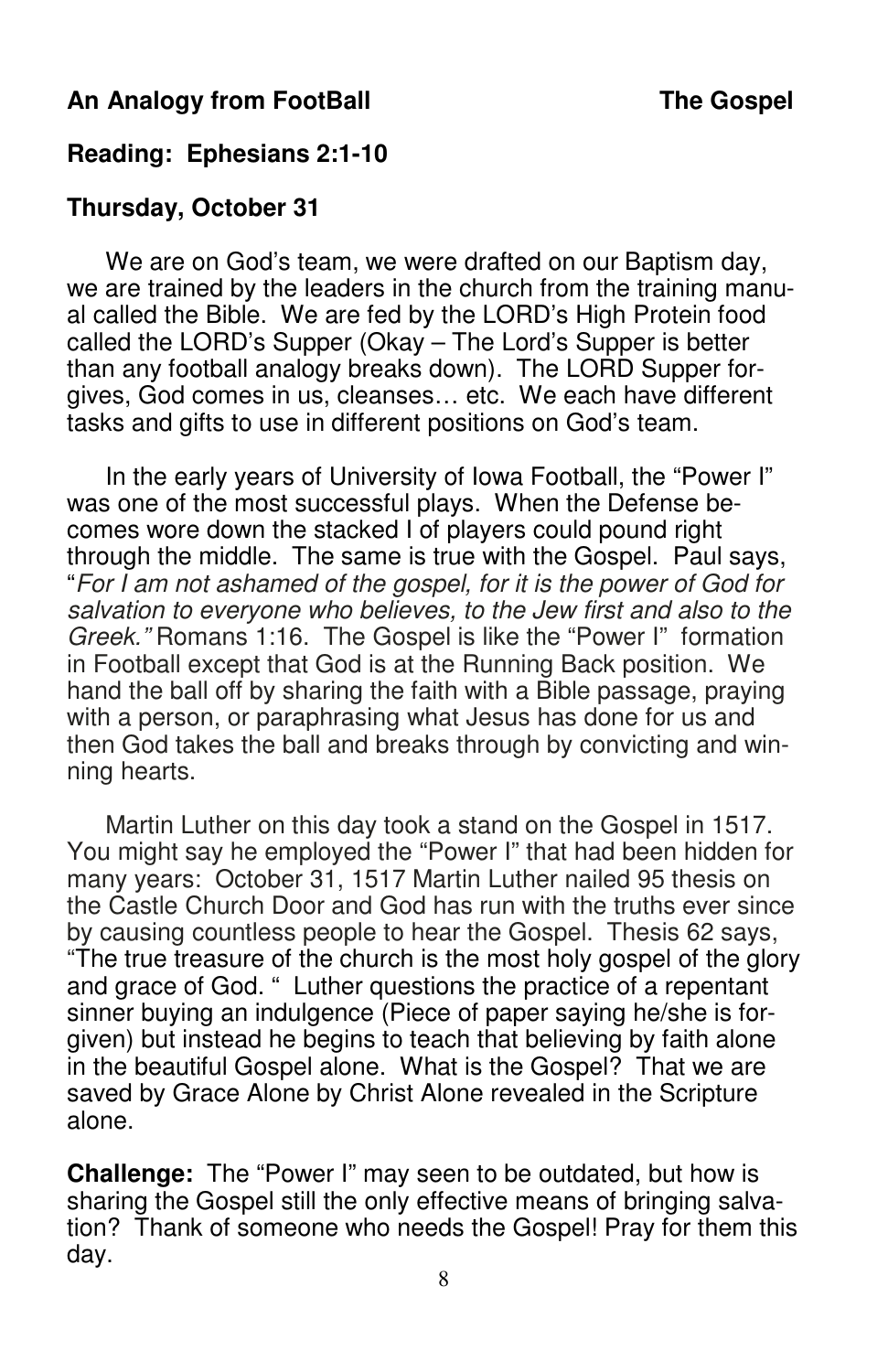# **All Saints Day – Saints are Saints The Gospel**

# **Reading: Revelation 21**

# **Friday, November 1**

 St. Mark, St. John, St. Peter, Saint Martin Luther, and Saint . Put yourself in the blank! Yes, you and all who believe in Jesus as their Savior are saints. The Word, "Saint," does not mean, "Dead Person." The word, "Saint," means, "Holy Person" or "A person who has been 'set apart" for God's purposes." How did you become a saint?

- 1. God calls us to be part of the saints, "To the church of God that is in Corinth, to those sanctified in Christ Jesus, called to be **saints** together with all those who in every place call upon the name of our Lord Jesus Christ, both their Lord and ours:" 1 Corinthians 1:2.
- 2. Second, God makes us saints, "So then you are no longer strangers and aliens, but you are fellow citizens with the saints and members of the household of God, built on the foundation of the apostles and prophets, Christ Jesus himself being the cornerstone, in whom the whole structure, being joined together, grows into a holy temple in the Lord." Ephesians 2:19-21

What do saints do?

- 1. Romans 8:12 says, "Contribute to the needs of the **saint**s and seek to show hospitality." Saints ultimately live their lives in service to neighbor.
- 2. Some day in heaven we are told, "Or do you not know that the saints will judge the world? And if the world is to be judged by you, are you incompetent to try trivial cases?" (I Corinthians 6:2)

**Prayer:** Thank-you for making me a saint by your Holy Gospel. Help me to be about the ministry of the saints. In Jesus name. Challenge: Who could you have over to your house this week to be hospitable or who could you host at church?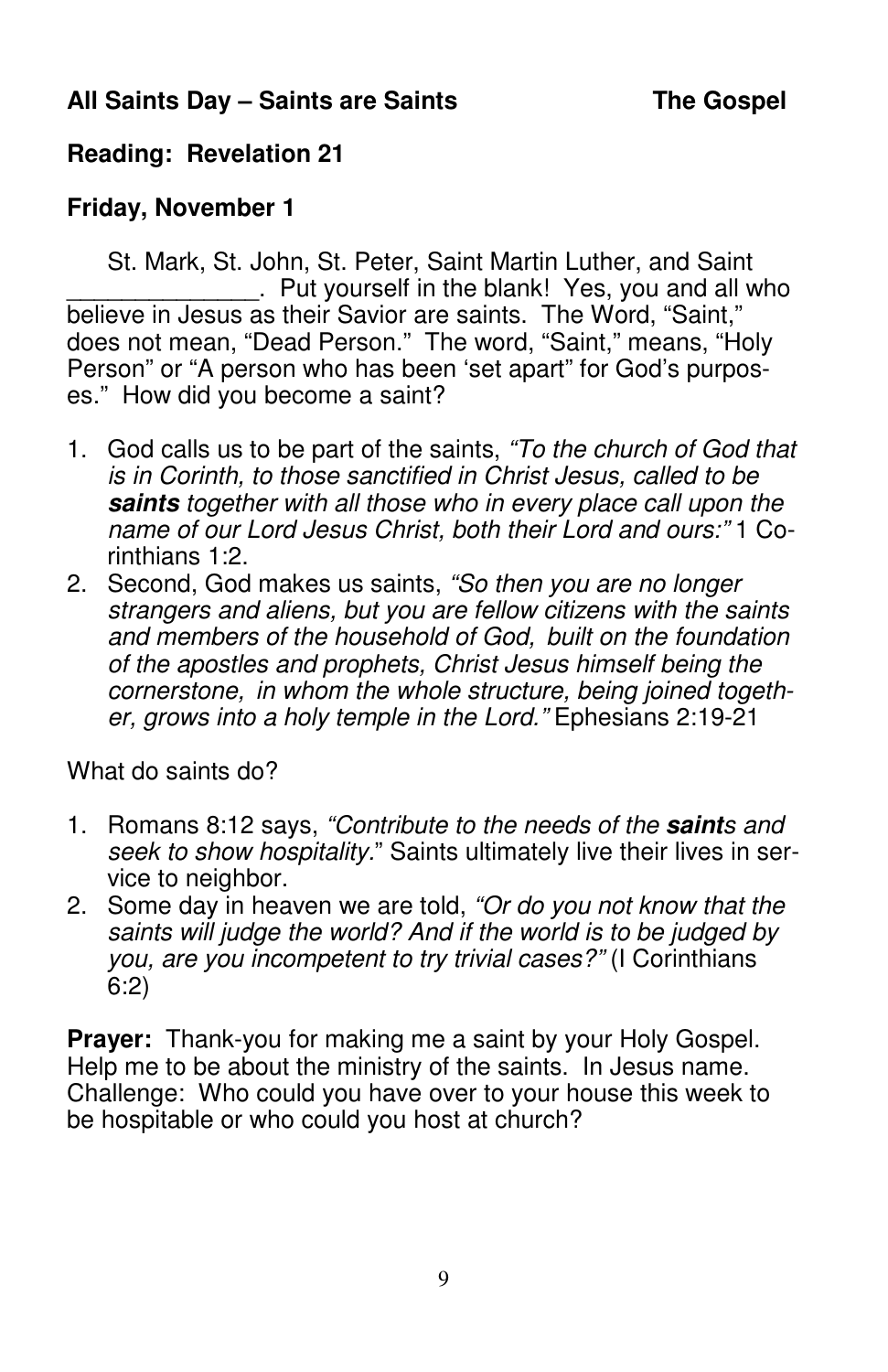# **The Gospel is the Silver Bullet The Gospel is the Silver Bullet**

### **Reading: Romans 1:1-16**

#### **Saturday, November 2**

 Martin Luther writes, "The Gospel cannot be preached and heard enough, for it cannot be grasped well enough. We preach nothing new; but we are forever and incessantly preaching about the man called Jesus Christ, true God and man, who died for our sins and was raised from the dead for our justification But although we are forever preaching and repeating this message, we shall never be able to grasp it sufficiently. In this respect we always remain babes and little children who are just learning to read and are hardly able to form half of a word, nay, scarcely a quarter of a word."

 "Therefore we intend to speak about it now, too, because our highest interests depend on it. Moreover, our greatest task is to keep you faithful to this article and to bequeath this treasure to you when we die. For unfortunately it is evident that after we, who are now preaching to you, shall have laid our heads to rest, sectarian spirits and fanatics will come to tear down, to destroy, and to demolish what we have built." (W 37, 27f—E 5, 18—SL 13b, 1884)

**Challenge:** Write out the Gospel (Good News of Jesus) in Your own Words Below (John 3:16 is the Gospel in a Nutshell):

**Prayer:** Almighty and everlasting God, You would have all to be saved and to come to the knowledge of the truth. By Your almighty power and unsearchable wisdom break and hinder all the counsels of those who hate Your Word and who, by corrupt teaching, would destroy it. Enlighten them with the knowledge of Your glory that they may know the riches of Your heavenly grace and, in peace and righteousness, serve You, the only true God; through Jesus Christ, our LORD. (LSB 305)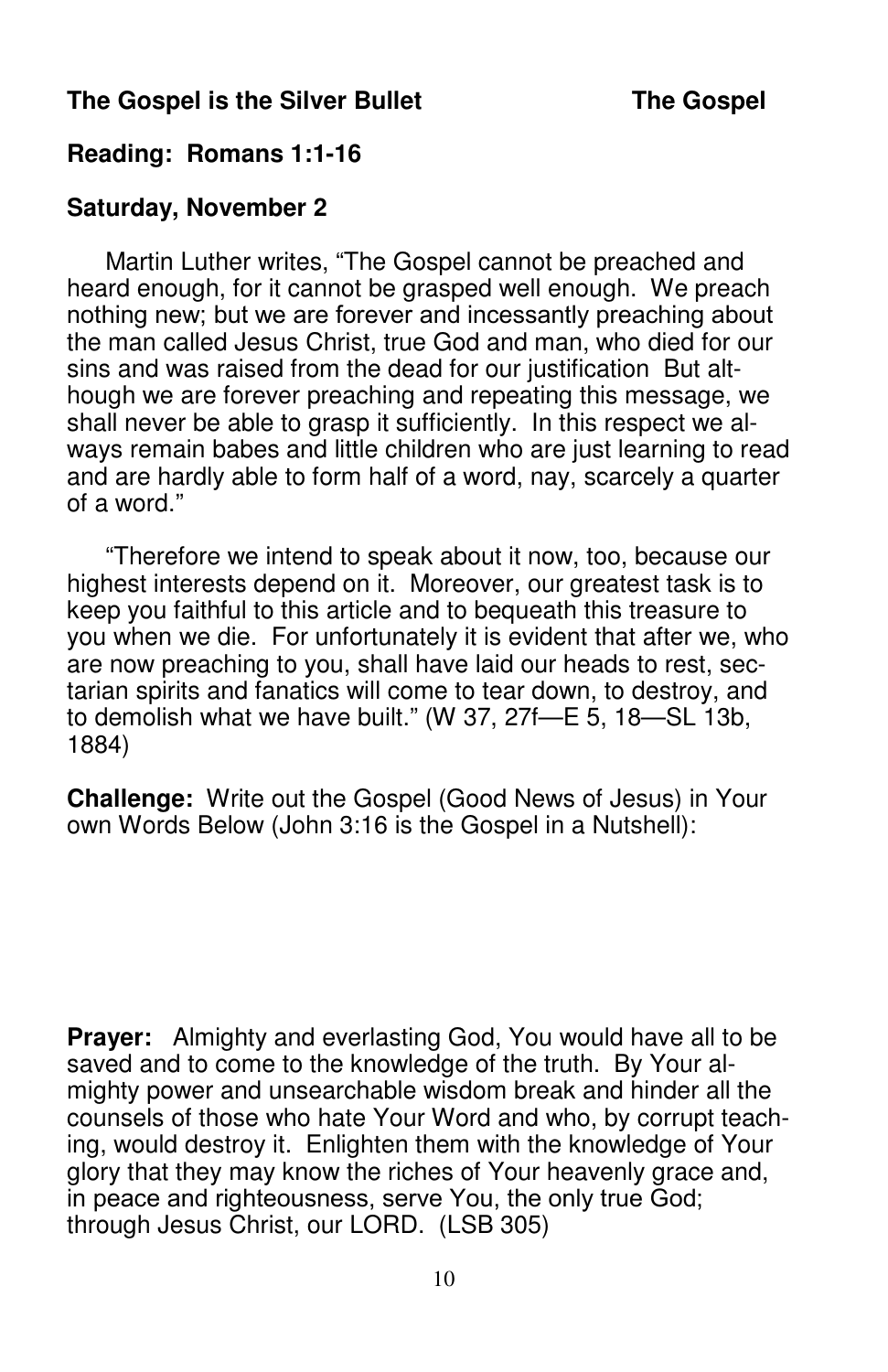#### **One, Holy, Christian, Apostolic Be the Church**

# **Reading: Ephesians 2:11-22**

# **Sunday, November 3rd**

 For our devotions this week on the church, I'd like to look at the Book of Concord. The Book of Concord is a collection of documents which church leaders originally compiled in 1580. You may never have heard of the Book of Concord, but you have surely read part of it, as the Apostles' and Nicene Creeds as well as Luther's Small and Large Catechisms are included. The Book of Concord is the definitive argument that Lutherans are part of the universal church, not a bunch of theological rebels. Throughout the week we'll look at the different documents within the Book of Concord and ask the question, how do these texts tell us to be the church?

 The Book of Concord begins with the Three Ecumenical Creeds, the creeds which all Christians hold to and confess together: the Apostle's Creed, the Nicene Creed, and the Athanasian Creed. Our church didn't start with Martin Luther but began at the foot of the cross and continued on through the centuries. The Nicene Creed says, "I believe in one holy Christian and apostolic Church." One. Holy. Christian. Apostolic. What do each of these words mean? We'll focus on just one: Apostolic. Our church's teaching is that of the Apostles, that teaching we find in Holy Scripture. Because of this, we are connected to the church throughout all the ages, the church which has confessed that same teaching through persecution, trial, and tribulation. In our efforts to be the church, we can always look to our ancestors in the faith who have been the church for the last 2000 years. God has sustained them, just as he will continue to sustain us.

**Prayer:** Heavenly Father, we thank you for the Apostolic teaching contained in the Bible. Help us to treasure this truth and share it with others as we are the church in this time and place. In Jesus name, Amen.

You don't need some silver bullet to replace the church!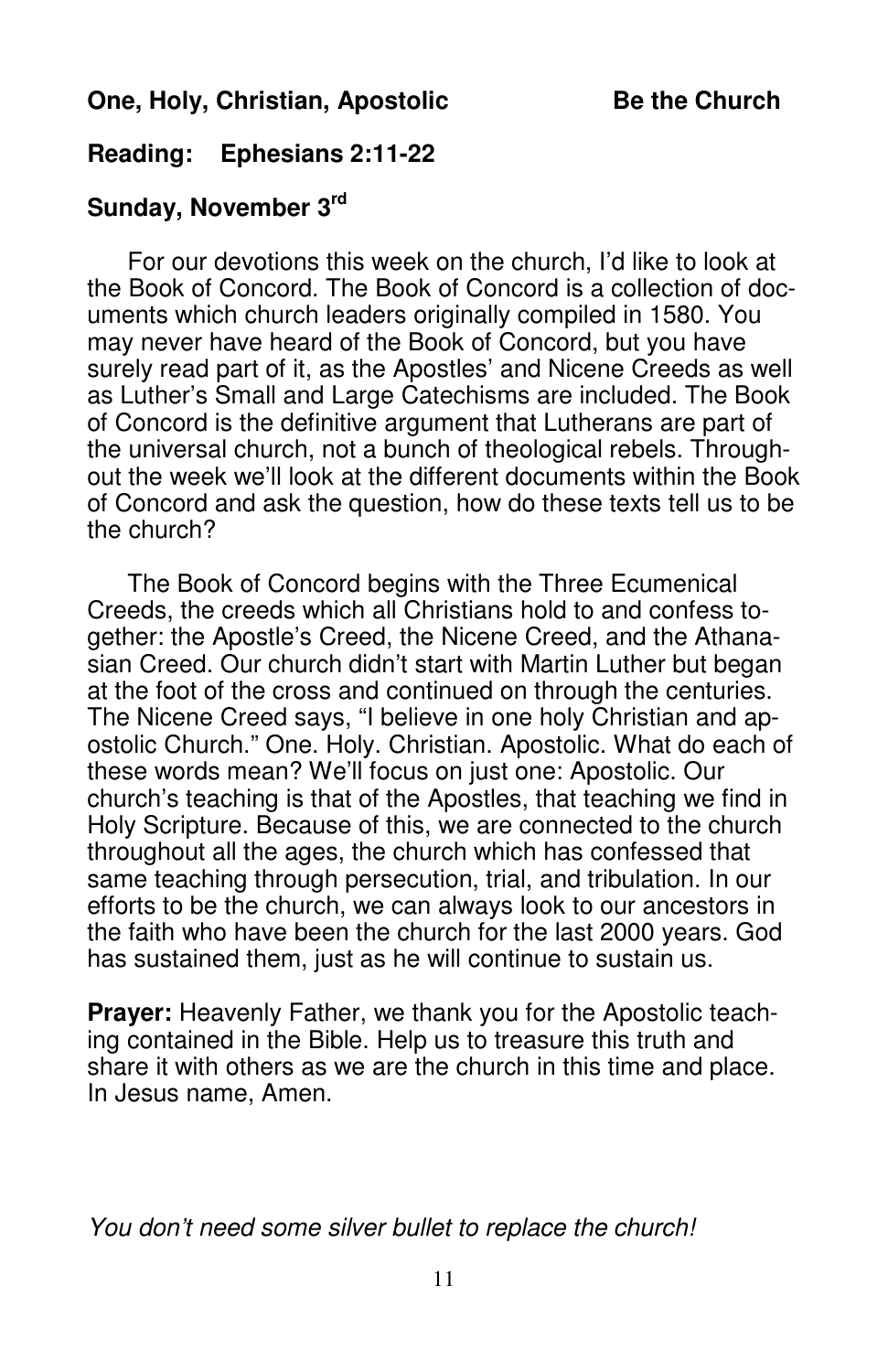#### **Reading: Hebrews 10:24-**25; 1 Timothy 4:13; Acts 4:38**-44**

# **Monday, November 4th**

 What makes a good church? I can think of many answers – a beautiful sanctuary, inspiring music, caring people, great preaching, etc. You can probably think of many answers as well. But what is enough for the church to be the church? The Augsburg Confession, written in 1530 and found in the Book of Concord, answers the question of what is enough for the unity of the church: "It is also taught that at all times there must be and remain one holy, Christian church. It is the assembly of all believers among whom the gospel is purely preached and the holy sacraments are administered according to the gospel."

 The preaching of the word and the administration of the sacraments according to the gospel. These things are what truly constitute the church. Where you have the Gospel preached – the free forgiveness of sins and life eternal because of Jesus Christ – you have the church. There, we not only gather with one another, but with saints and angels from all times and all places. There, in his mystery, God has bound us together to one another and to Christians throughout all times and places. This is a deep mystery – by the simple preaching of God's word, there we have unity and community with one another and all Christians. Take time to reflect on this mystery and praise God.

**Prayer:** Father in Heaven, we thank you for your Word, by which you have established us as your church here on earth. Give us boldness to speak the Gospel to those in our daily lives. Amen.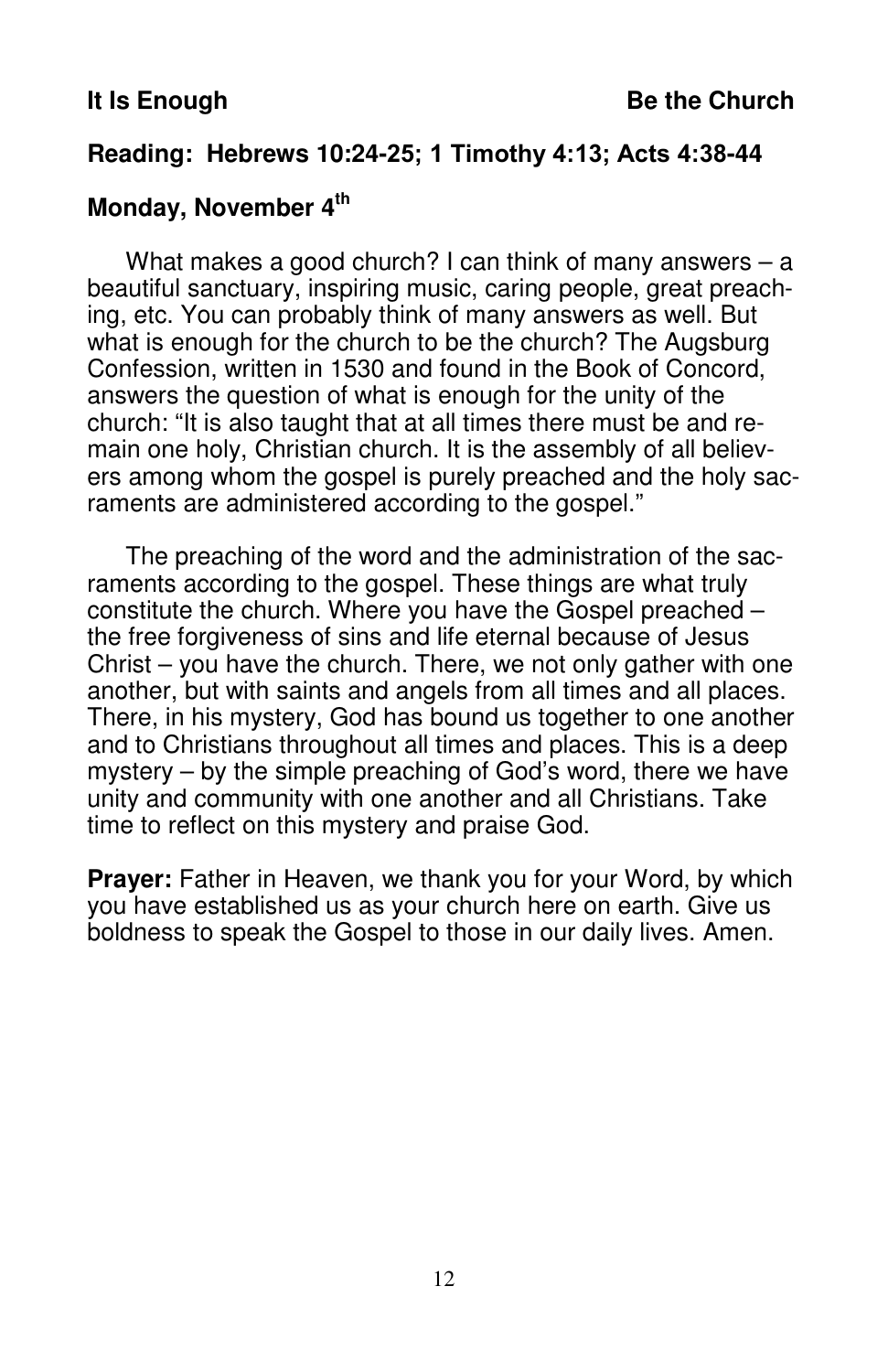# **Reading: John 10**

# **Tuesday, November 5th**

 In 1537, Martin Luther wrote a work called the Smalcald Articles. Luther intended this work to be a basis for discussion between the Lutherans and the Roman Catholic Church. In it, he gives a very simple and beautiful definition of the church: "…God be praised, a seven-year-old child knows what the church is: holy believers and 'the little sheep who hear of voice of their shepherd.' Sheep who hear the voice of the Good Shepherd, Jesus. For the church to be the church, it is enough for the Gospel to be preached. We probably usually think of pastors preaching the Gospel, but Luther reminds us of a far greater reality. When we hear the Gospel, whether from a pastor, from reading the Bible, or from a neighbor, we are listening to Jesus. Jesus himself is working through the Word that the Scripture or another person speaks to us to forgive us our sins and give us life.

 Listening to Jesus can be difficult. There is a lot of noise in our world, and there are many voices even within our own heads. Often these voices can be discouraging. Today, take time to listen to Jesus and hear the voice of the Good Shepherd. John 10 is a good place to start.

**Prayer:** Dear Jesus, help me to hear you more and more. Amen.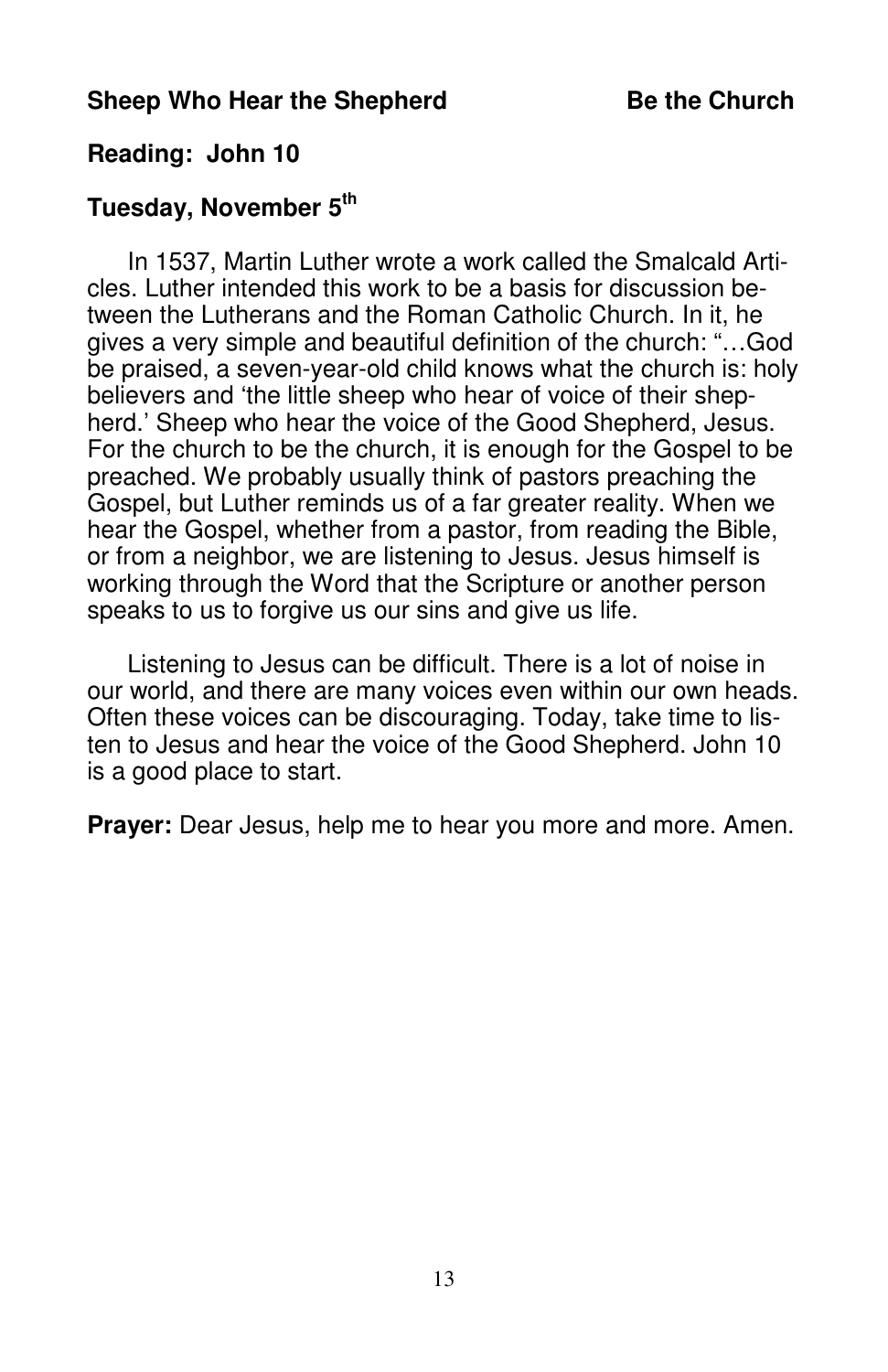#### **Reading: Deuteronomy 5:1-22**

# **Wednesday, November 6th**

 Luther begins his Small Catechism be deploring the condition of Christians in his day and age: "…. they do not know the Lord's Prayer, the Creed, or the Ten Commandments. As a result they live like simple cattle or irrational pigs and, despite the fact that the gospel has returned, have mastered the fine art of misusing all of their freedom." Freedom is a great gift. Luther is not here talking about political freedom but rather spiritual freedom, the freedom that comes with the preaching of the Gospel. In his day, despite his efforts to bring back the Gospel, many still took it for granted. The Gospel is not only freedom from our sins, but it is freedom to live for God.

 The Small Catechism teaches simply truths in profound ways. Because of this, it deserves our constant attention and mediation. Consider this, from Luther's explanation to the Second Article of the Apostles' Creed: "He has purchased and freed me from all sins, from death, and from the power of the devil, not with gold or silver but with his holy precious blood and his innocent suffering and death. He has done all this in order that I may belong to him, live under him in his kingdom, and serve him in eternal righteousness, innocence, and blessedness.." Jesus has purchased you and me with his holy body. And what do we do now? We live and serve together within the church. We are free to live in God's kingdom, free to serve Christ together. Today, take time to meditate upon what freedom is, and how we can use our freedom together in the church.

**Prayer:** Dear Jesus, thank you for freeing me from my sins. Help me to use my freedom to serve my neighbor. Amen.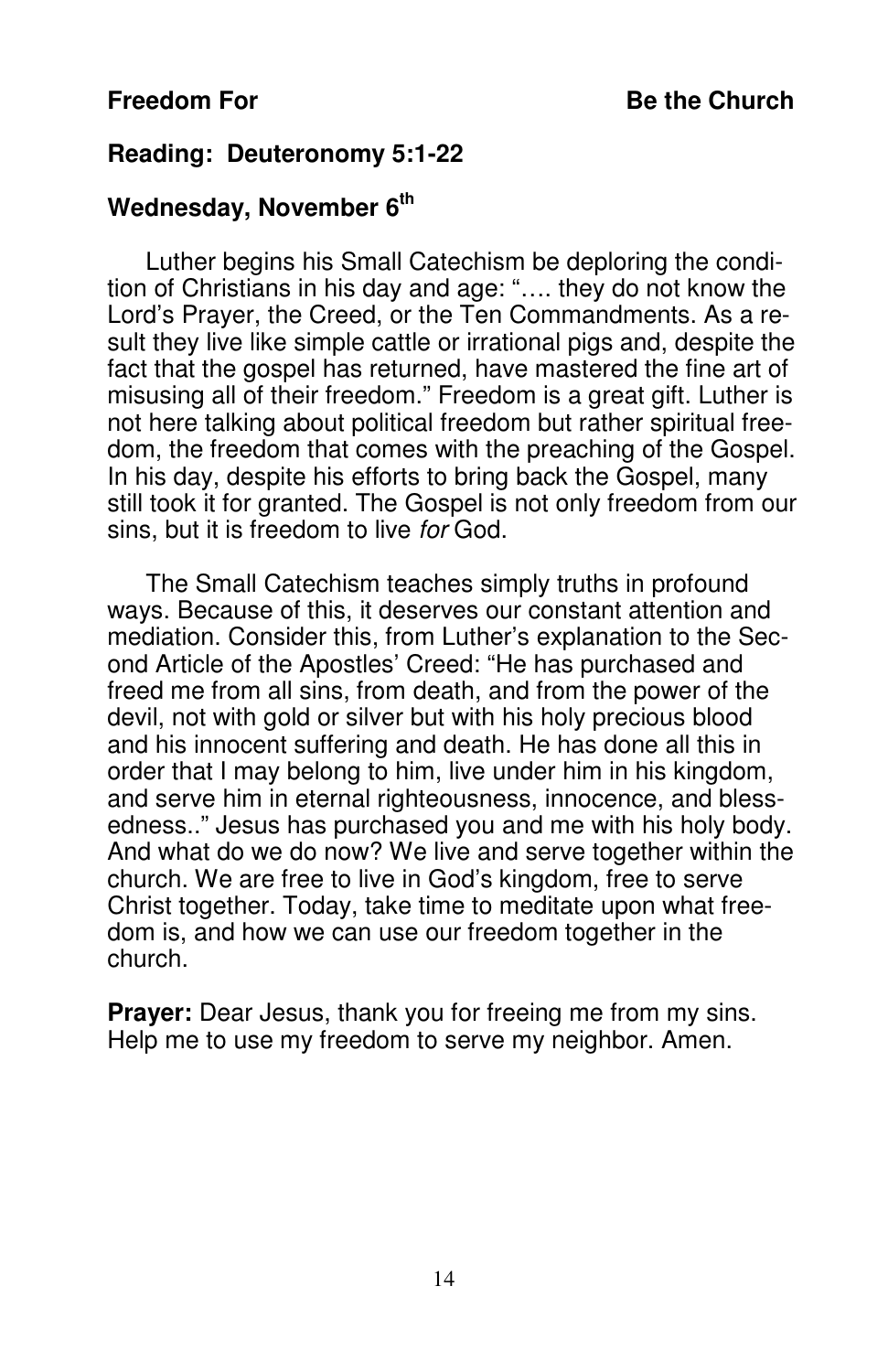# **Calls, Gathers, Enlightens Be the Church Calls, Gathers, Enlightens Be the Church**

# **Reading: Psalm 120-121**

# **Thursday, November 7th**

 How do you get to church every week? Most of us probably drive our cars. Some probably walk. Why do you go to church? That's a very different question. Some perhaps go out of a sense of obligation, some because they are joyful, others because they are sorrowful. No matter what brought you to church or why you went, it was ultimately the Holy Spirit at work within you that brought you to church. Luther writes, "The Holy Spirit has called me through the Gospel, enlightened me with his gifts, made my holy and kept me in the true faith, just as he calls, gathers, enlightens, and makes holy the whole Christian church on earth and keeps it with Jesus Christ in the one common, true faith."

 Called. Gathered. Enlightened. That's you and me! The Holy Spirit has brought us here. It is no less than a divine act of God that we have a church in which we can freely worship every single week. It is not our work, it is God's work! Today, give thanks to God for our church.

**Prayer:** Heavenly Father, we thank you for sending us the Holy Spirit who has called us together to be the church in this place. We pray that you would send your Holy Spirit to those who do now yet know Jesus. In his name, Amen.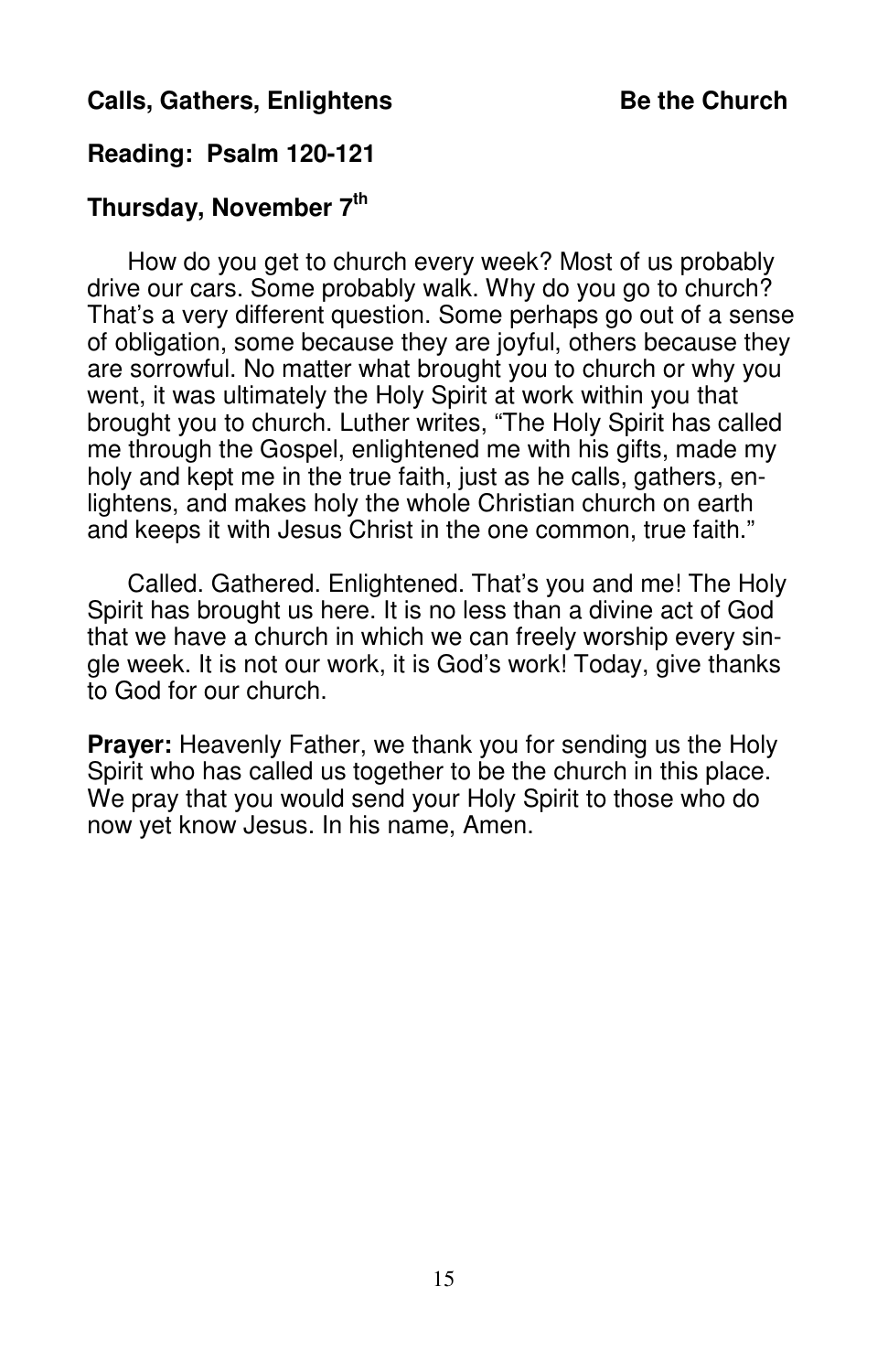# **Reading: John 20:22-23**

# **Friday, November 8th**

 At the end of Luther's Large Catechism, he includes a brief exhortation to confession. Confession is nothing other than simply being honest – honest about our own faults, shortcomings, and sin. Luther states that there are two parts to confession: "The first is our work and act, when I lament my sin and desire comfort and restoration for my soul. The second is a work that God does, when he absolves me of my sins through the Word placed on the lips of another person." Confession and Absolution, whether done privately or corporately in church, is the work of God. God is the one in charge of and working within his church.

 At this point, I'm at risk of beating a dead horse. Throughout several of these devotions, the theme has been how, despite appearances, God is the one at work within the church. But there's a good reason to keep reminding ourselves of this truth. We're often impatient. We want things to be a certain way, right now! Sometimes, all we can do is wait upon the Lord and remind ourselves that his ways are not our ways.

**Prayer:** Heavenly Father, grant us patience. In Jesus' name, Amen.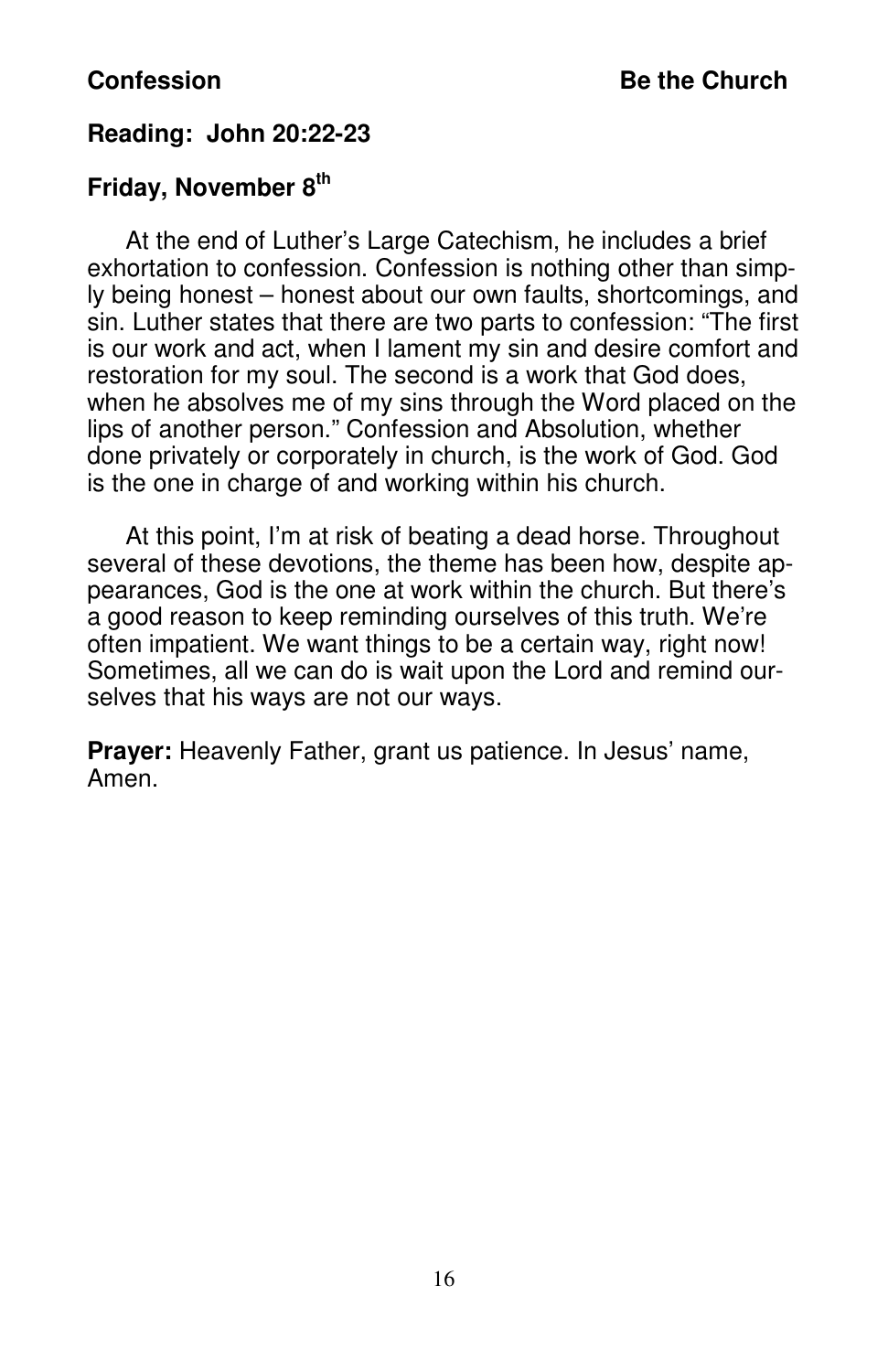### **The Church Receives Be the Church**

# **Reading: Pick a Psalm**

# **Saturday, November 9th**

 You can't give what you don't have. It seems obvious, but today we're often in a habit of trying to give out what we don't have. We may want to love our neighbors, but don't know where to start, especially if we haven't had self-sacrificial love modeled for us in our lives.

 The only way to give to our neighbors, especially those who are outside of the faith, is to first receive from Jesus. Luther says this in his Exhortation to Confession: "We should not go to confession as if we wanted to perform a magnificent work to present to God, but simply to accept and receive something from him." You and I need to continually receive what Jesus has to offer – forgiveness, life, and salvation. We need forgiveness from God before we can give it to others. It's a good thing that we have a God who loves to give freely.

 Today, simply spend some more time with God. Spend time with Jesus in prayer. Pray one Psalm (or several). See how God desires to pour himself into you, so that you can be a blessing to others.

**Prayer:** Heavenly Father, thank you for your rich abundance of gifts to me in the church. Help me to cherish the community of believers that you have placed me in. In Jesus' name, Amen.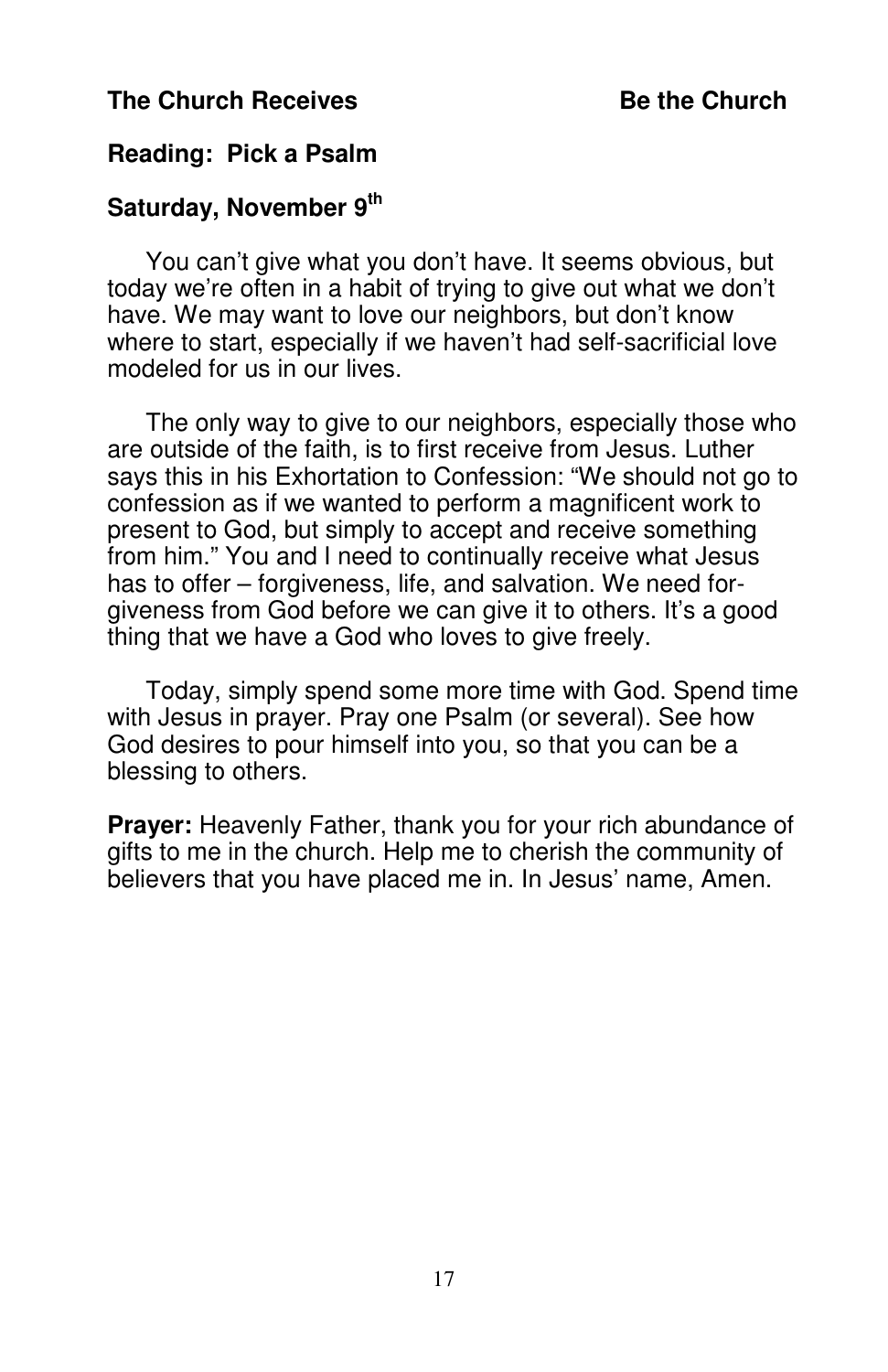# **The Real Treasurers The Real Treasurers** Value the LOST

# **Reading: Matthew 13:34-42**

# **Sunday, November 10 (Week 3)**

 We saved money for several weeks to buy our kids the perfect present for Christmas, it was Corn Hole! Yes, the kids liked it, but… shortly there after we brought home a new clothes dryer. After unpacking the dryer, we cut a couple holes in the box and I think it provided months of fun. Why do children play with an expensive toy for a few days while a worthless box gets months of heavy use?

 What I didn't know: U-line charges \$360 for 5 cargo boxes that are strong enough to handle a heavy duty appliance. That is \$72 per box. Maybe I am wrong? Which is the real treasure, the box or the expensive toy?

 Jesus talking about lost people says, "Or what woman, having ten silver coins, if she loses one coin, does not light a lamp and sweep the house and seek diligently until she finds it? And when she has found it, she calls together her friends and neighbors, saying, 'Rejoice with me, for I have found the coin that I had lost." (Luke 15:8-9) As a church do we spend our time on things that do not eternally matter like church bulletin paper, which dress I should wear, what casserole should I bring to impress my friends, or what song we should sing? Does not Jesus much more care about you and I and those people who are lost around us? What if we put the same effort into the lost as we do into finding that perfect Christmas present!

#### **Challenge:**

List: 4 Pointless Treasures that Consume our Time in the Church. Then list people that are lost and that are His real treasures:

**Prayer:** Lord Jesus, thank-you for treasuring me! Help me to value the people I have listed. Help me to value them and ultimately bring Your kingdom into their lives. Amen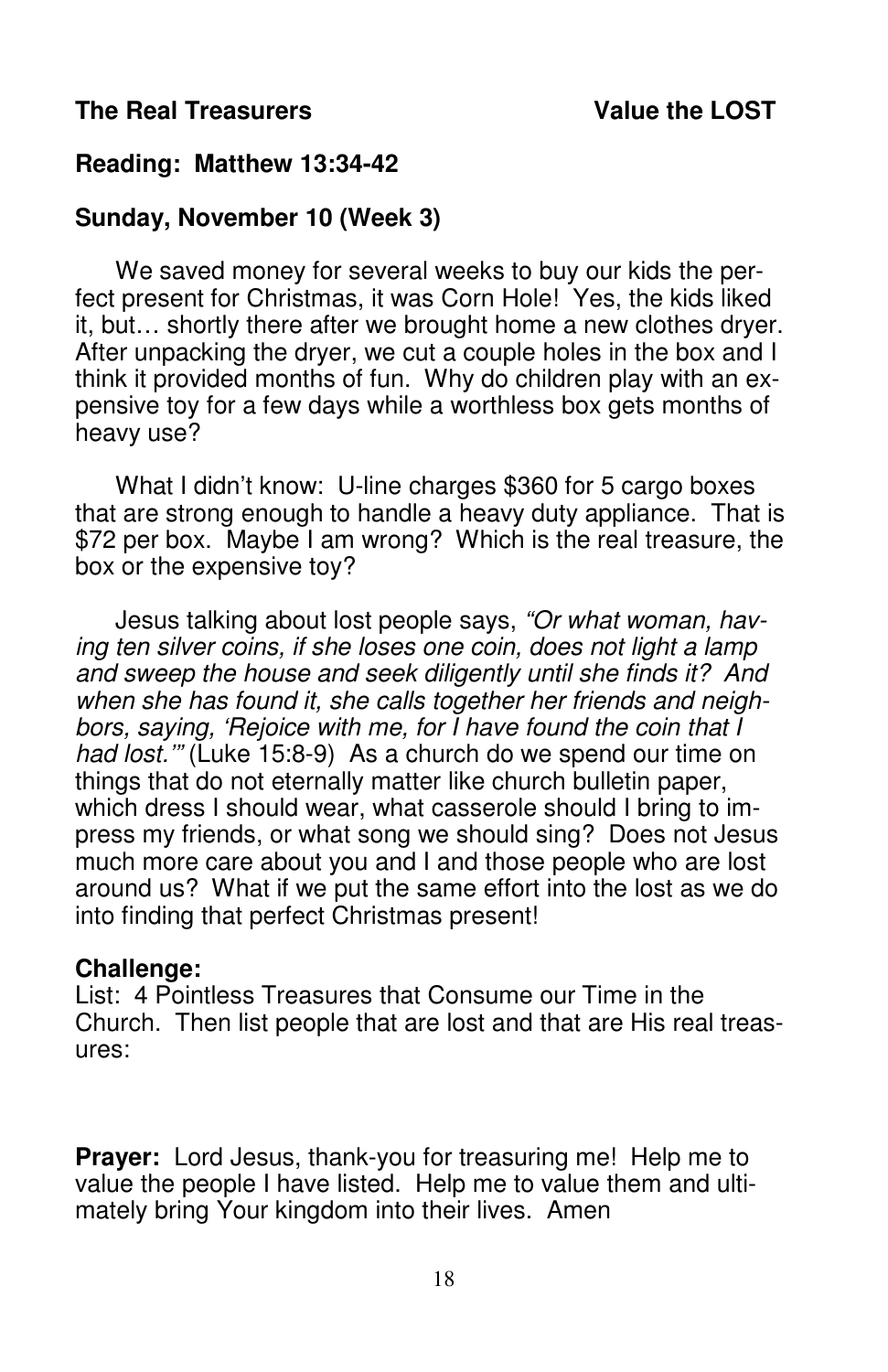# **Everybody Has the Right Tool Value the LOST**

#### **Reading John 1:43-**51; James 1:17

#### **Monday, November 11**

 I remember as a kid I used a Crescent Wrench all the time. I thought it was the perfect gift from above. You could adjust it to any size and so I did not have to keep going back to the tool box for another tool! "One size fits all!" "Throw out all other tools!" It was my favorite tool until one day, I could not turn a bolt and so I used a hammer on the crescent wrench. Wouldn't you know I broke the crescent wrench into two! I was embarrassed and did not want to tell my dad. My dad found out and told me, "Crescent wrenches are nice, but they can't take a hammer, you need to use the right tool for the job!"

 I had used the Crescent Wrench as my silver bullet. Do you have a silver bullet for cooking? I had an uncle who cooked everything on his "George Foreman" and an auntwho swore by her Crockpot. Be careful not to do the same in the church. We have many tools to reach the lost, The Lutheran Hour, "Main Street Living," The Church Sign; The Church Web-site www.calvaryleeds.com; Bag-a-Lunch; Vacation Bible School. All these are tools we use to get the Gospel to people including the lost. But realize they are tools! Don't worship one tool or put down others, God can use many tools!

 Sometimes reaching the lost needs no tool at all but simply talking to a person directly one on one getting to know them, praying for them, and being there for them. Sometimes, God just wants to use you and me! Consider Philips approach when reaching Nathanael, "Come and see," said Philip. Nathaniel came and followed Jesus! Other times the tools do not work because the person rejects Jesus!

**Challenge:** Which tools have you used in the past to reach the lost? Do you have a favorite ministry you like to support? Try a different tool to share Jesus this week. If you can't think of one try this: "Go on the Social Media of Your Choice" and invite one person to come to Bible Class or another event with you!

**Prayer:** Lord, help me use Your tools! In Jesus name. Amen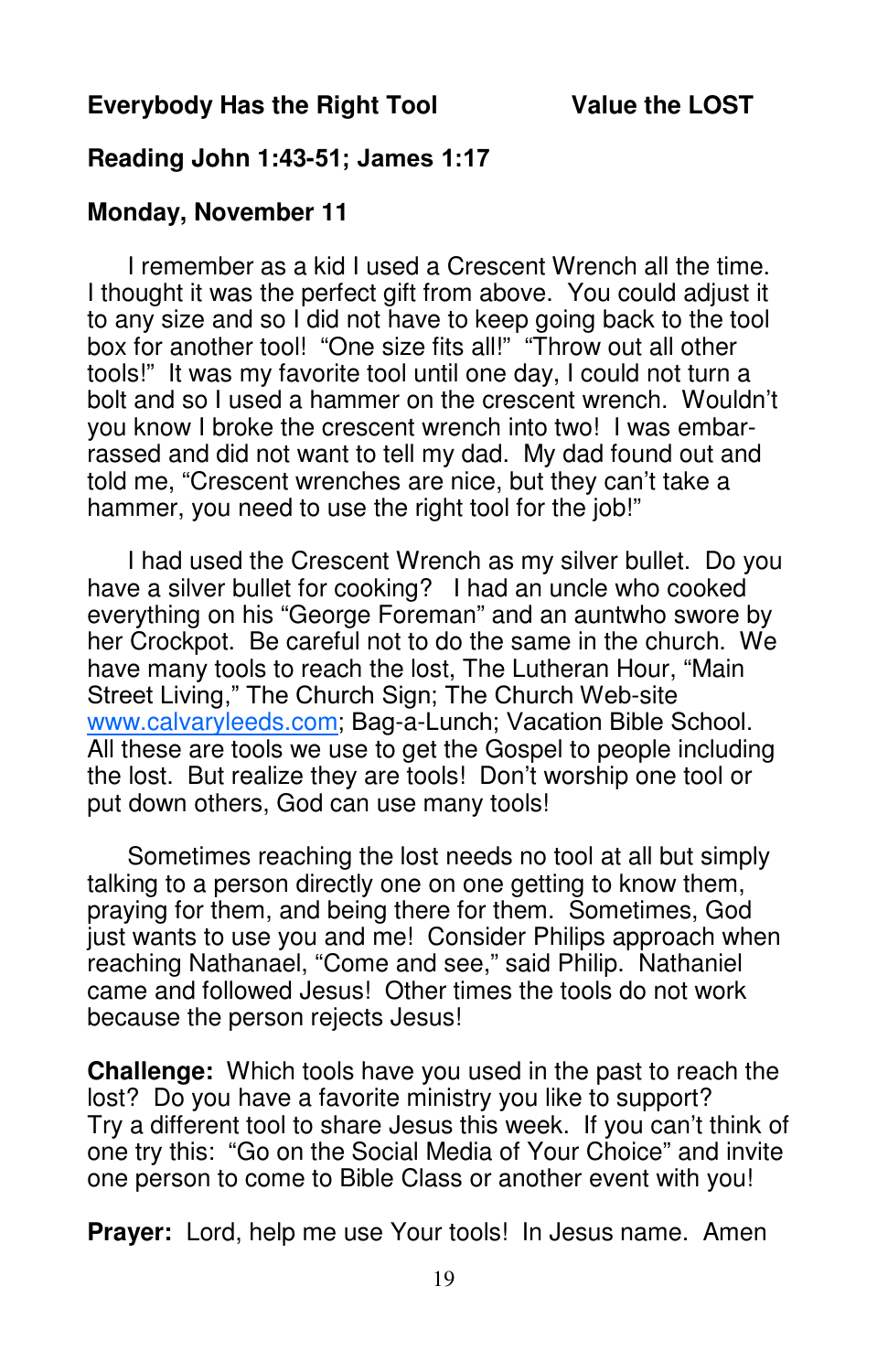#### **Persons of Peace** Value the LOST

# **Reading: Luke 10:1-12**

#### **Tuesday, November 12**

 Jesus did not tell His disciples to go to everyone at once. He told them to spend time with "a person of peace."

 Luke 10:1-12 illustrates the importance of finding people of peace: "After this the Lord appointed seventy-two others and sent them two by two ahead of him to every town and place where he was about to go. He told them, "The harvest is plentiful, but the workers are few. Ask the Lord of the harvest, therefore, to send out workers into his harvest field. Go! I am sending you out like lambs among wolves. Do not take a purse or bag or sandals; and do not greet anyone on the road. "When you enter a house, first say, 'Peace to this house.' If someone who promotes peace is there, your peace will rest on them; if not, it will return to you. Stay there, eating and drinking whatever they give you, for the worker deserves his wages. Do not move around from house to house..."

 Notice, Jesus only tells them to stay with people that promote peace. In other words, Jesus wants his missionaries to stay with people who are willing to listen to them, eat with them, and serve them. In your own witness, ask: 1. Who is willing to listen to me? 2. Eat with me? 3. Serve me? Then invest your efforts into that person!

**Challenge:** Identify one person who is willing to listen, eat and serve you. Then write down what you might invite them to, so that they can learn with you and from you. (Suggestions: Mercy Meals (4<sup>th</sup> Saturday of Each Month at Faith; Soup Kitchen; Gospel Mission; Help Stock the Food Pantry; Bible Class, Youth Class)

**Prayer:** Almighty God, You have called Your Church to witness that You have reconciled us to Yourself. Forgive us when we have not moved on from people that are not at peace with us. You work where we cannot work and help us to see those peaceful people who you want us to reach. In Jesus name. Amen.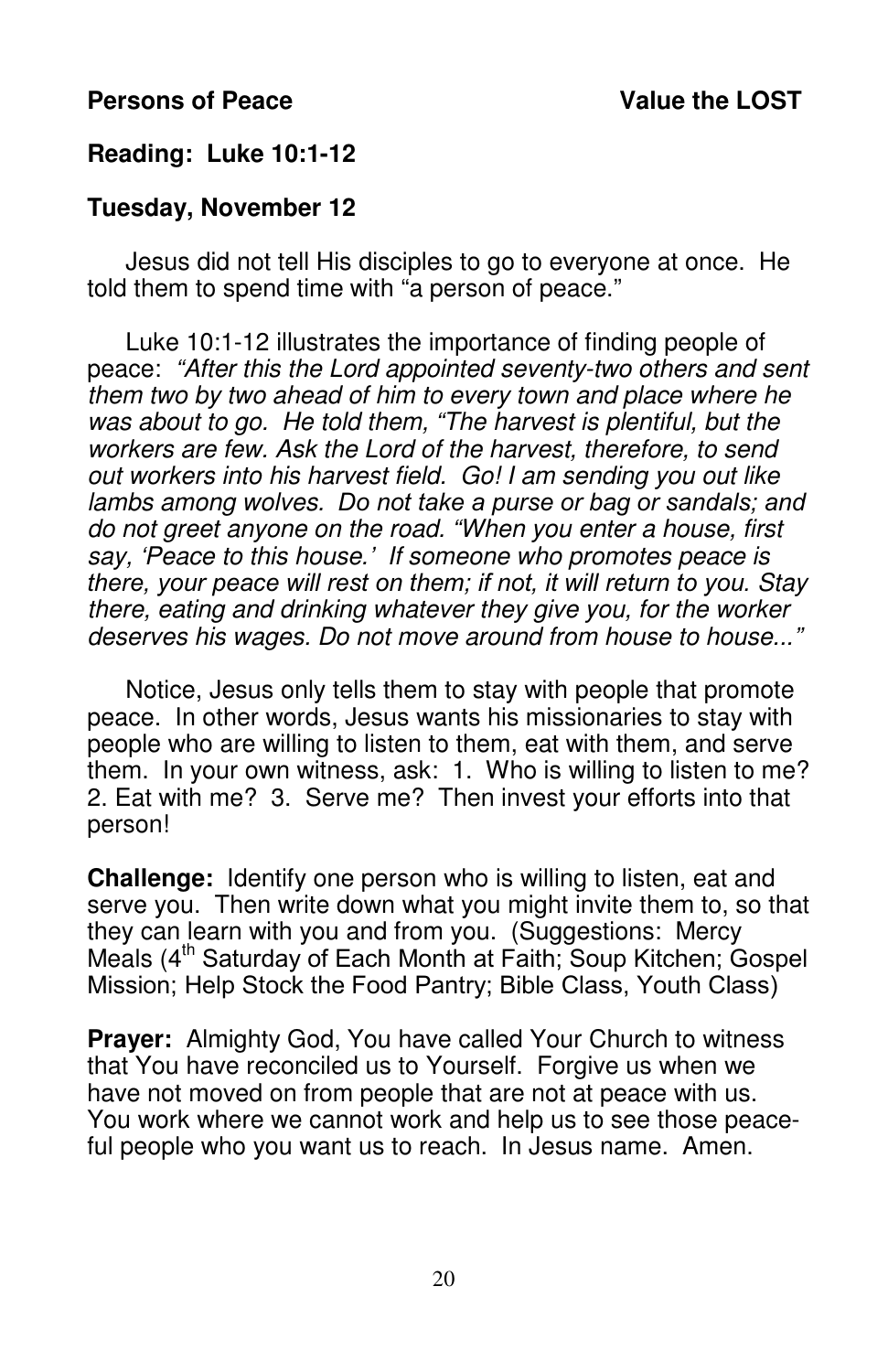# God Want's All People Value the LOST

# **Reading: Mark 1:16-20**

#### **Wednesday, November 13**

 The last three devotions might leave you wondering: Does God just save person's of peace? The answer of course is: "No! God wants to save all people! However, the reality is that God knows each person has a particular sphere of influence. Work on talking to people in your own sphere before you take on a completely new sphere. God says, "Do I take any pleasure in the death of the wicked? declares the Lord GOD. Would I not prefer he turn from his ways and live?" (Ezekiel 18:23) 1 Timothy 2:4 describes Paul's mission as urgent because he works on behalf of God and Jesus, "who desires all men to be saved and to come to the knowledge of the truth."

 God cares about one person at a time and He often opens the door for each of us individually to speak to one person at a time.

 Is God calling you to a wider sphere of influence? One way is through outside mission organizations, like Mission Central or LCMS missions. Checkout: www.missioncentral.us and www.lcms.org/service/ Tomorrows devotion will share about two missionary families we support at Calvary.

**Challenge:** Identify who God is calling you to pray for this week? Pray for the person of peace that you identified yesterday. Now come up with something that you can ask them to do with you this week. For example: Invite them to coffee with you or to volunteer.

**Prayer:** Lord Jesus, thank-you for giving me people of peace who are willing to listen to me and even learn from me. Help me to challenge the person's of peace in my life so that ultimately they will want to learn more about you. Amen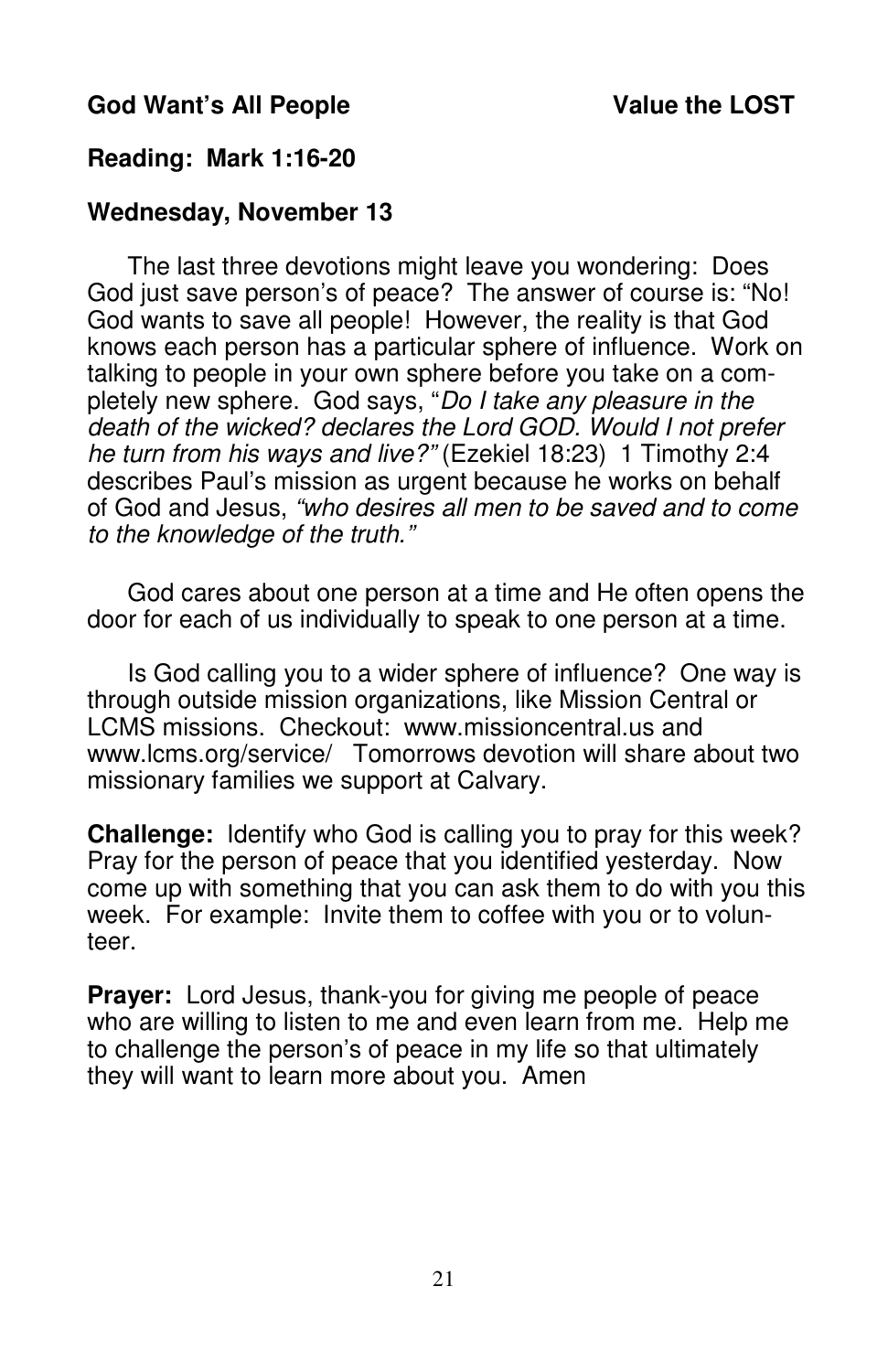# **Bible Reading: Acts 17:10-33**

# **Thursday, November 14**

 Rev. James and Angela Sharp serve the Lord as missionaries of The Lutheran Church—Missouri Synod (LCMS) in Uruguay. James plants new churches and works to support mercy outreach projects around the country. Through Word and Sacrament ministry, he partners with local church leaders to form and develop groups of believers into mature, self-sustaining and selfreplicating congregations. James also teaches Lutheran theology courses to help train individuals in the Lutheran faith and to develop local leaders to carry on God's mission.

 Angela focuses on education. She teaches English-as-a-Foreign-Language (EFL) classes to people of all ages. She organizes, directs and provides content for Sunday schools throughout the country and conducts workshops for training new teachers and educational leaders. James and Angela also seek to build relationships through Bible studies and other community activities. Through these interactions, they are given opportunities to share the Gospel.

 James was born in East Moline, Ill., where his home congregation is St. John's Lutheran Church. He earned a bachelor's degree from Concordia University Chicago, River Forest, Ill., and received his Master of Divinity from Concordia Seminary, St. Louis. During his time in school, he studied as an exchange student at Seminário Concórdia, São Leopoldo, Rio Grande do Sul, Brazil. Before becoming a missionary, he served in three Lutheran high schools and, most recently, as a dual parish pastor at Nazareth Lutheran Church, Baltimore, Md., and Christ Lutheran Church, Dundalk, Md.

 Angela was born in Denison, Iowa, where her home congregation is Zion Lutheran Church. She received a bachelor's degree in secondary education (focus areas in math and English) from Concordia University, Nebraska, Seward. Before heading to the mission field, she taught at Baltimore Lutheran School, Towson, Md. James and Angela enjoy spending time with their four children - Elias, Ambrose, Callida and Magdalyn. https://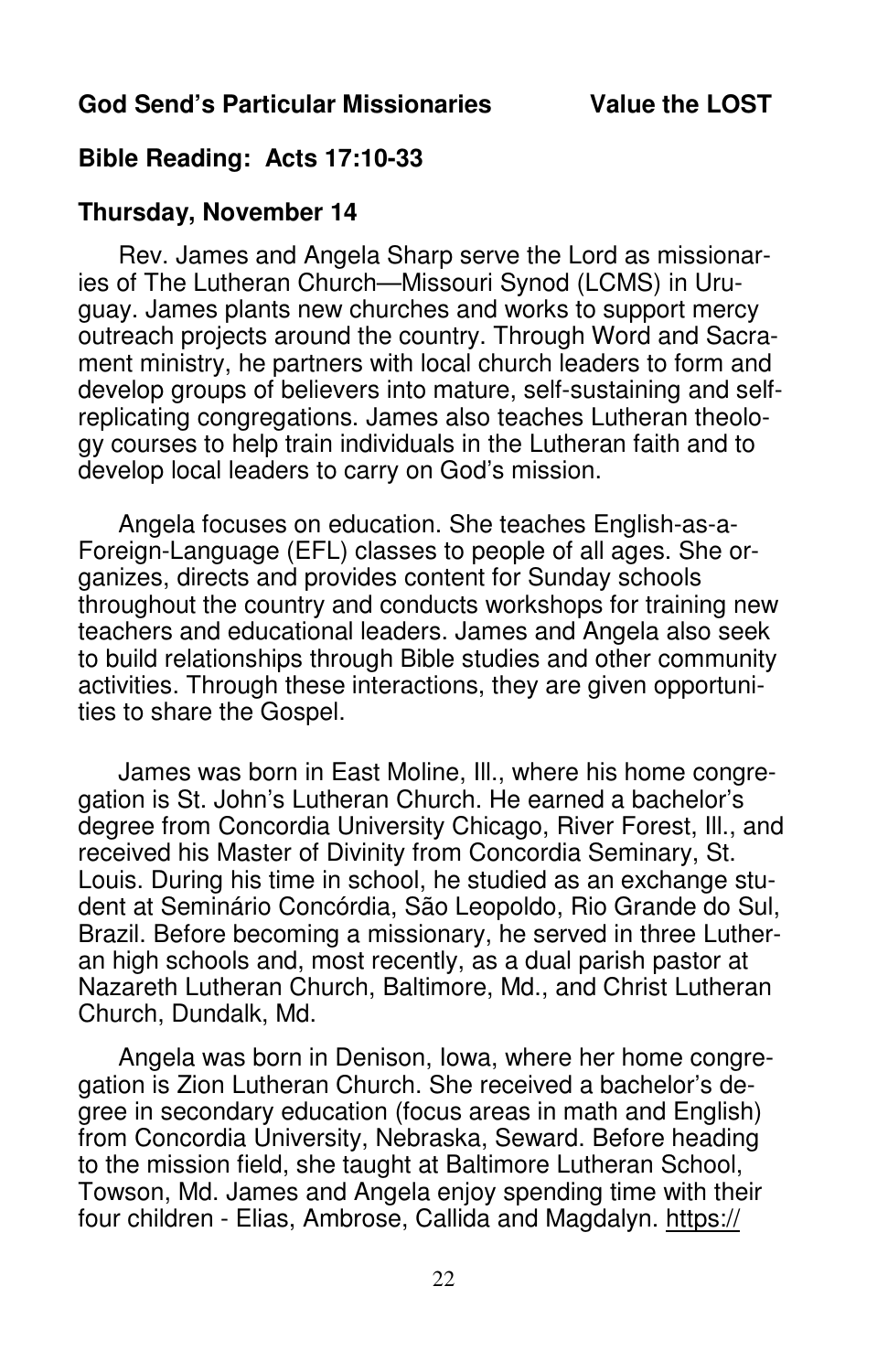#### www.sharpmission.org/

**Pray for the Sharps as they serve in Uruguay.** Pray for the Sharp children, that they would grow in their faith in Jesus despite living in an unbelieving country. Ask God to give His peace and strength to their family here in the United States who love and support them but miss them as well.

# **Iantha Scheiwe – Missionary in Hong Kong Value the LOST**

 Iantha Scheiwe was born in Fergus Falls, Minnesota. Her family moved to Watertown, Wisconsin, where her father worked with Bethesda Lutheran Homes until 1989 when her family moved again, this time to Austin, Texas. Iantha graduated with an undergraduate degree in Computer Engineering from Valparaiso University and received her MBA from the Bradford School of Management in the U.K. in 2013. After a 10 year engineering career in the semiconductor industry, Iantha was appointed to serve as the manager of Concordia Welfare and Education Foundation's (CWEF) office in the southwestern Chinese province of Yunnan. In 2009, she moved with her family to Hong Kong and was appointed to the Executive Director position in 2010. In this role she worked with staff in seven offices in China, Cambodia, and Indonesia, connecting with disadvantaged communities to inspire hope and equip them to thrive. Iantha completed her service with CWEF in April, 2015. From 2015-2017 Iantha served as Associate Director of the Asia Lutheran Education Association.

 Iantha now serves as the Director of the Concordia Mission Institute and facilitates mission partnerships with the ministries of the Lutheran Church–Hong Kong Synod. Iantha's husband, Joel, is an ordained minister serving as pastor of Church of All Nations in Hong Kong. They have three children, Eliada (age 15), Talia (age 11) and Taran (age 6).

**Prayer:** Lord, guard your servants James and Angela Sharp & family and Iantha and her family. Help those they serves and meet to be like the Bereans that they would have a hunger for Your Word. Supply them with Your Scriptures. In Jesus name. Amen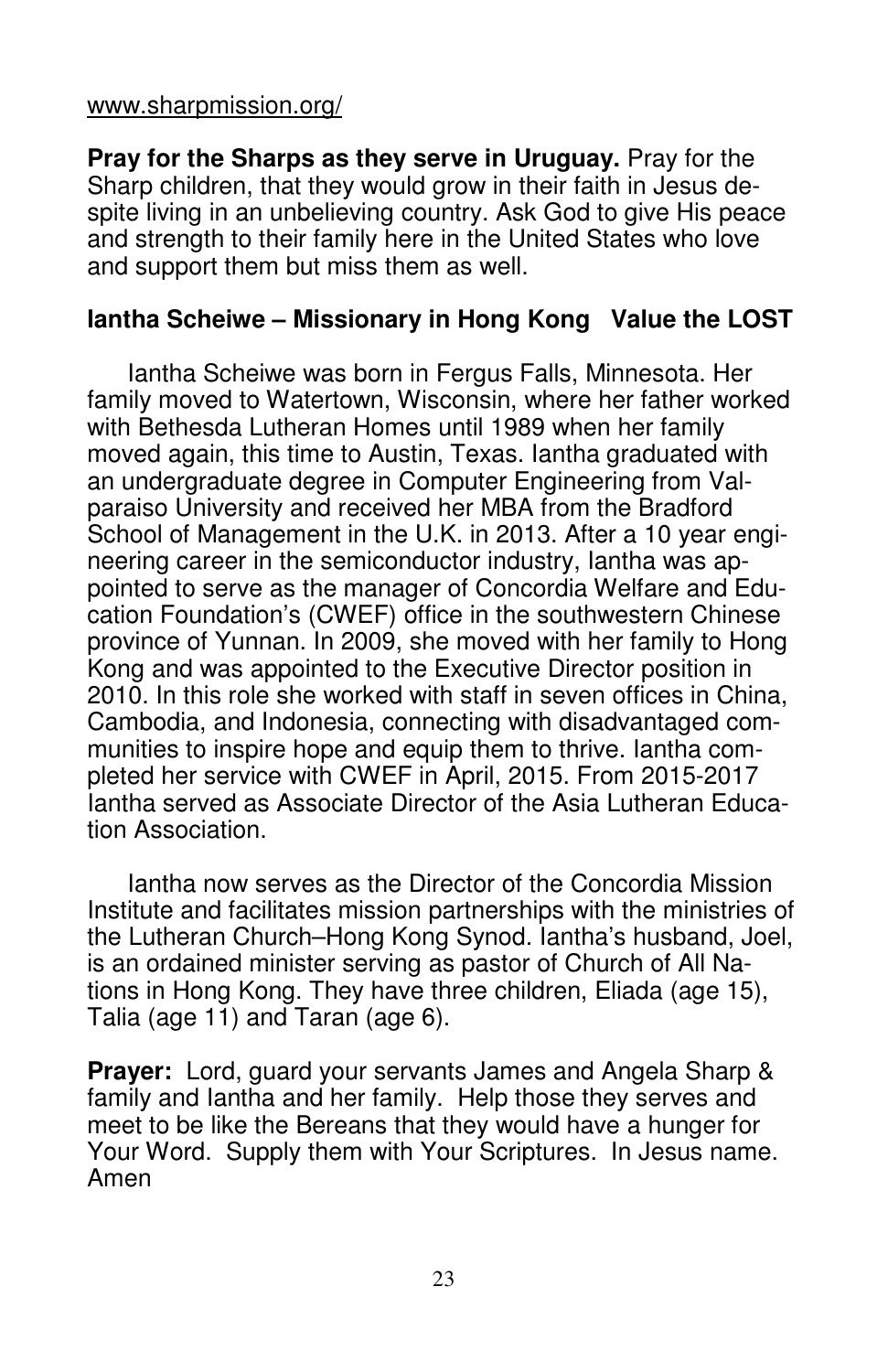# **Reading: Acts 16:11-15**

# **Friday, November 15**

 "Will you come with me?" According to research those simple words are a silver bullet for getting people to come to church. Just ask people who are in relationship with you such as a friend, neighbor… etc. According to several studies (one by LifeWay research and one by Barna research and the Billy Graham Evangelistic Association), 82% of unchurched people say they would come to church if they were only invited.

 The reality is that only about 2% of Christians have ever asked someone to come with them. Most silver bullet's for witnessing avoid personal contact and using actual words. Ironically, silver bullets make evangelism is ineffective. Paul writes, "But how can people call on him if they have not believed in him? How can they believe in him if they have not heard his message? How can they hear if no one tells the Good News?" Romans 10:14 (GW)

 I've heard amazing stories of people believing because a Gideon Bible was picked up in a hotel. I've heard stories of children baptized, brought to Sunday School, who confirmed their faith and kept growing afterwards because they believed following in the footsteps of their parents (This is my story). Yet, did you know: that most people come to faith because someone who is in relationship with them shared Jesus with them no matter how jumbled or imperfect so long as it is sincere?

**Challenge:** This week invite your person of peace to church and sit with them. If they can't this week then invite them the following week.

**Prayer:** Lord, help me to ask my person of peace to come to church with me. Help them to respond just as Lydia did. Do a miracle in their life. In Jesus name, Amen.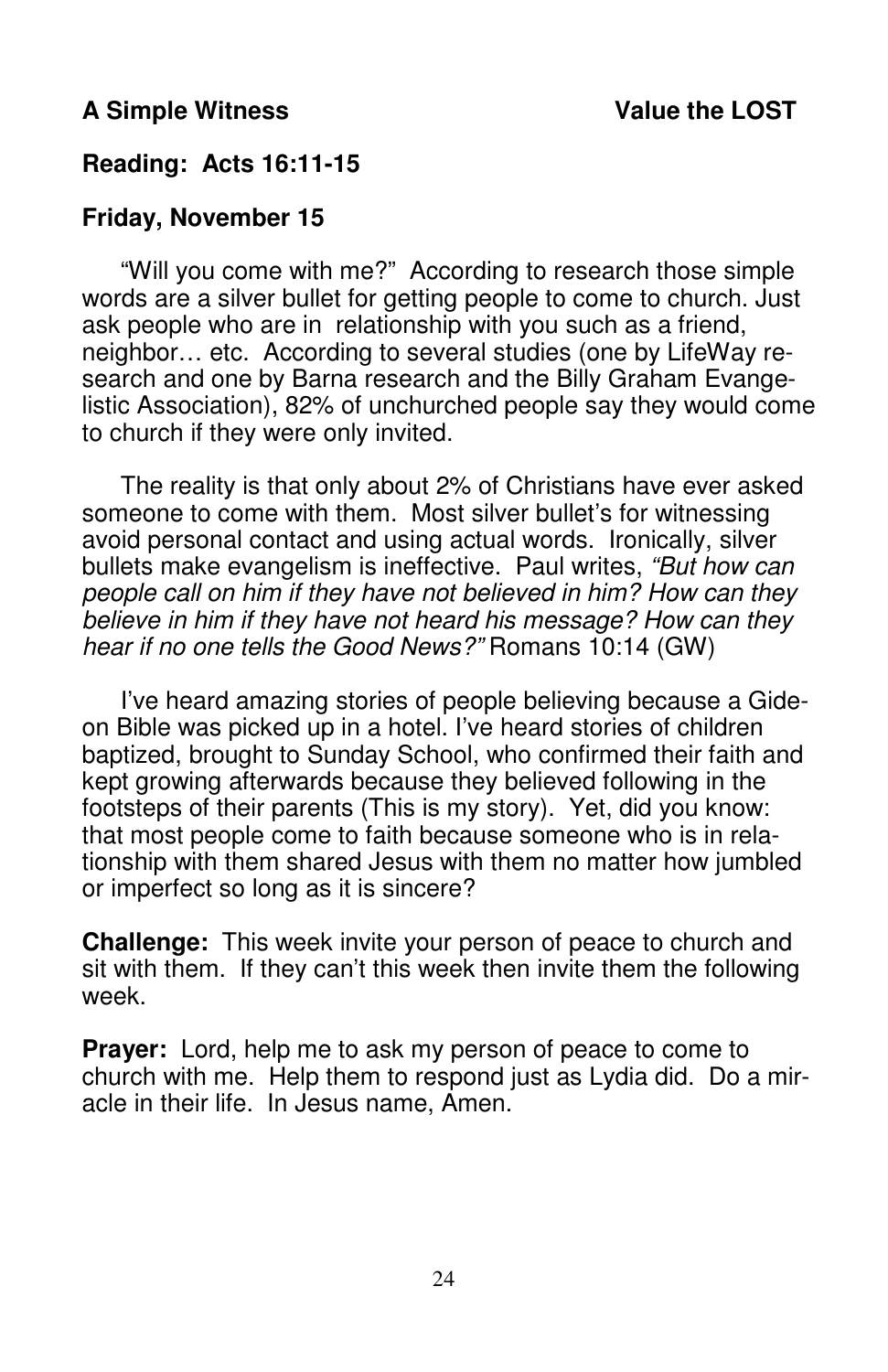# **EVERYONE IS A MISSIONARY Value the LOST**

**Saturday, Nov. 17—** C.F.W Walther 12th Sunday after Trinity http://ourredeemernewark.org/c-f-w-walther-gives-an-ineighborhood-sermon/

 Indeed, it is true: not everyone is a minister or bishop in the Christian congregation. God is a God of order. For the sake of order it is always required that only one or a few be chosen from the congregation and they, in the name (stead) of all, administer the rights of the spiritual priesthood publicly. However, just as in the construction of a visible church (building) the building supervisors are not the only workers who organize and lead. They necessarily have many helpers.

In the same way also the invisible Church is a building *(in*) progress) in which, not only the called servants of Christ work, but all Christians must lend a hand. Christ speaks to His Heavenly Father, **"I do not pray that You take them out of the world but that You preserve them from evil."** Thus, Christ does not wish that His Christians abandon the world outwardly and conceal themselves in monasteries. No, the true Church should be right in the middle of the world, and its members should shine as lights among it *(the world)* and should illuminate the world. Christians should be the salt which seasons the whole world and preserves it from rottenness. The Christian Church is a huge mission launching pad (German: house), and **each Christian, a missionary sent out by God** in (to) his (the Christian's) sphere (of activity) to convert other human beings to Christ, to invite them to the celestial wedding, to call them to the Kingdom of God and to woo fighters everywhere by the eternal jewels and soldiers into the army of Christ. God gives His spiritual gifts not only to preachers and teachers, but also to laymen who are not in the public office. They, too, often have the most wonderful gifts: a splendid knowledge of Christian doctrine, a superior gift of understanding and interpretation of the Scripture, a marvelous gift of testing the sprits and refuting the erring, a magnificent gift of governing, comforting, admonishing, praying, and so on. Has God given these gifts to ordinary Christians in vain? Isn't God clearly indicating that each Christian is to be a coworker in His vineyard?

**Prayer:** God and giver of all good gifts, help me to use all my gifts as your missionary to reach the lost around me. In Jesus name. Amen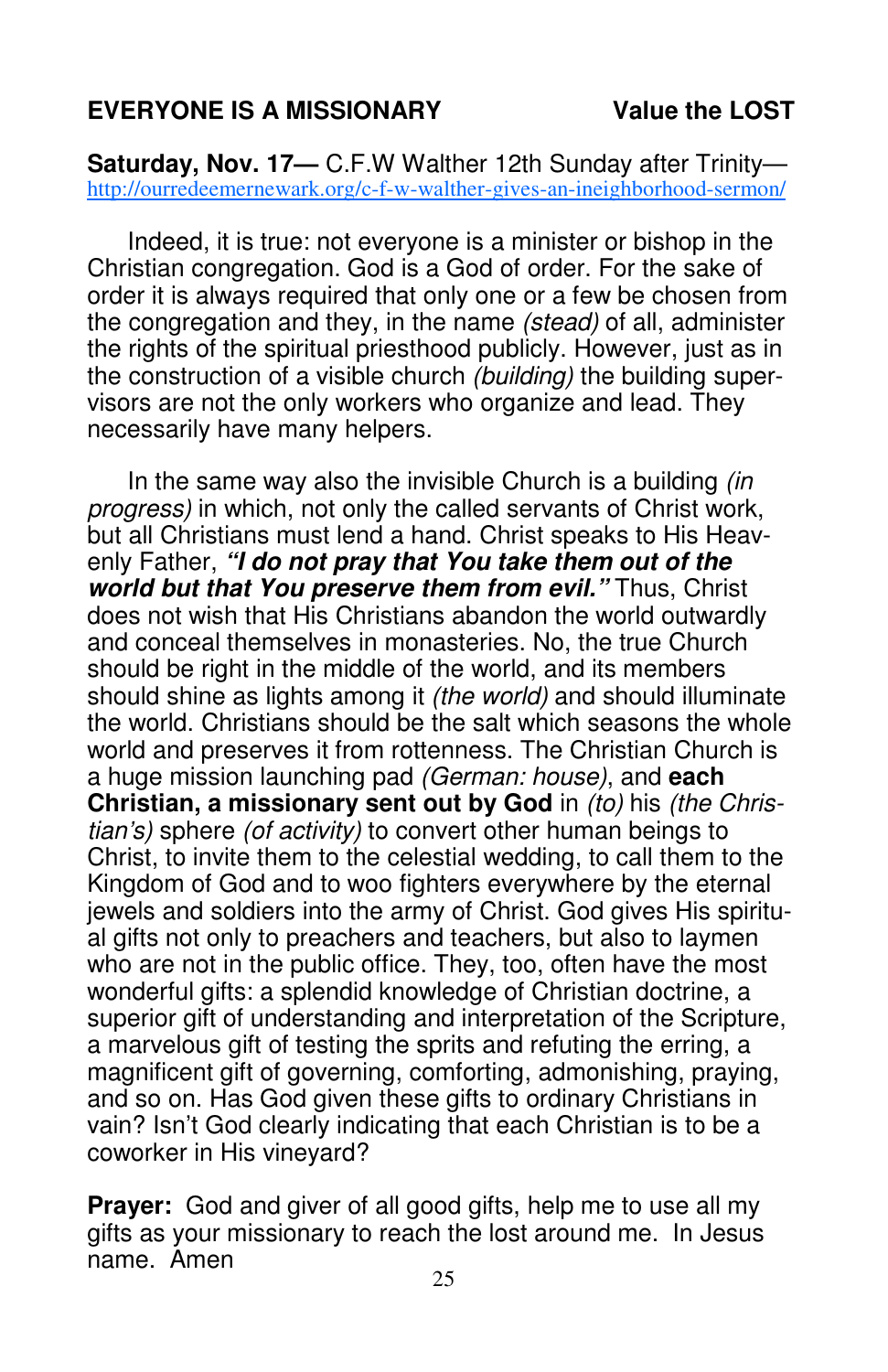# **The Weight of Riches You are a Steward**

# **Reading: 2 Timothy 3**

# **Sunday, November 17 (Week 3)**

 The Church Father Tertullian said, "And so it is that when a man walks along a road, the lighter he travels, the happier he is; equally, on this journey of life, a man is more blessed if he does not pant beneath a burden of riches." Have you ever thought about how heavy the possessions in your life are? The more you have, the more you have to manage and worry about. The more you have, the greater your risk is for losing it.

 The problem isn't wealth itself. The problem is our relationship to it. If we think that it is ours, if we try and hoard it and protect it from danger, in short, if we treat money like a god, it will demand everything from you. There's only one thing in life that can offer you identity, security, and meaning, and it isn't money. It's the Triune God – the Father who created, the Son who redeemed, the Holy Spirit who continues to make us holy. As we start this set of devotions on stewardship, remember that true meaning is not found in wealth, but in Christ and his Word.

**Prayer:** Heavenly Father, help me to love you more than anything else. Amen.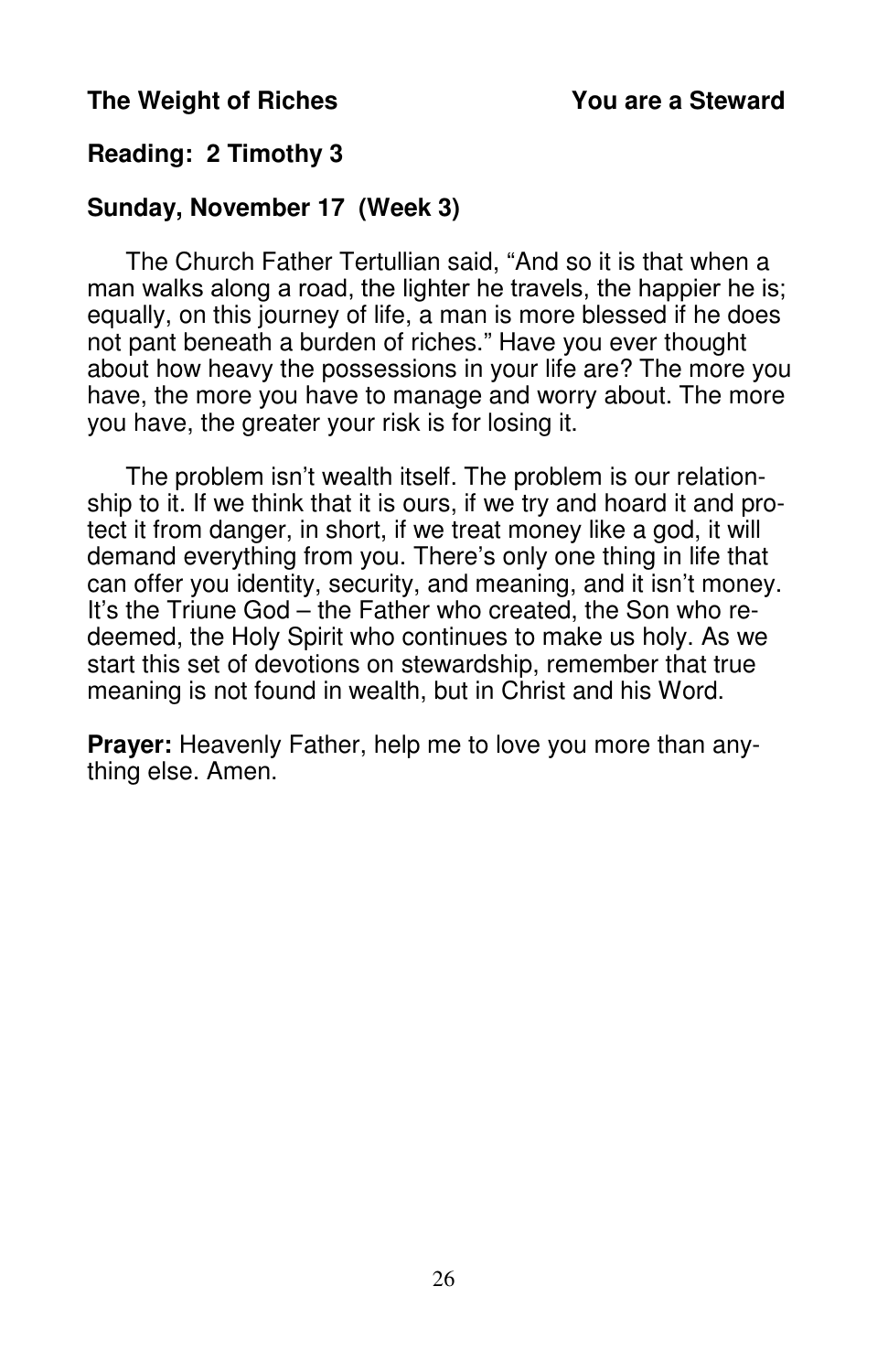# **Reading: Matthew 25:14-30**

# **Monday, November 18th**

 Read Matthew 25:14-30. That's a bit of a weird story, but I think we all get it. We are to do what we can with whatever gifts God has given to us. But did you notice an important detail? One is given 5 talents, another 2 talents, another 1 talent. Here's the point: we're not all equal. We have different gifts, talents, and abilities. Often, we get caught up in comparison. Perhaps we think that we are not as equipped to serve the kingdom of God as our neighbor. Perhaps we are jealous of whatever our neighbor has. The parable has a different message. Everyone can serve God equally well – whether you have a little money or a lot, whether you believe you are equipped or not. God doesn't call the equipped, he equips the called – and that is you! Serve God in whatever way God has equipped you to serve.

**Prayer:** Heavenly Father, thank you for the gifts and abilities you have given me. Help me to use them, whatever they are, to your glory. Amen.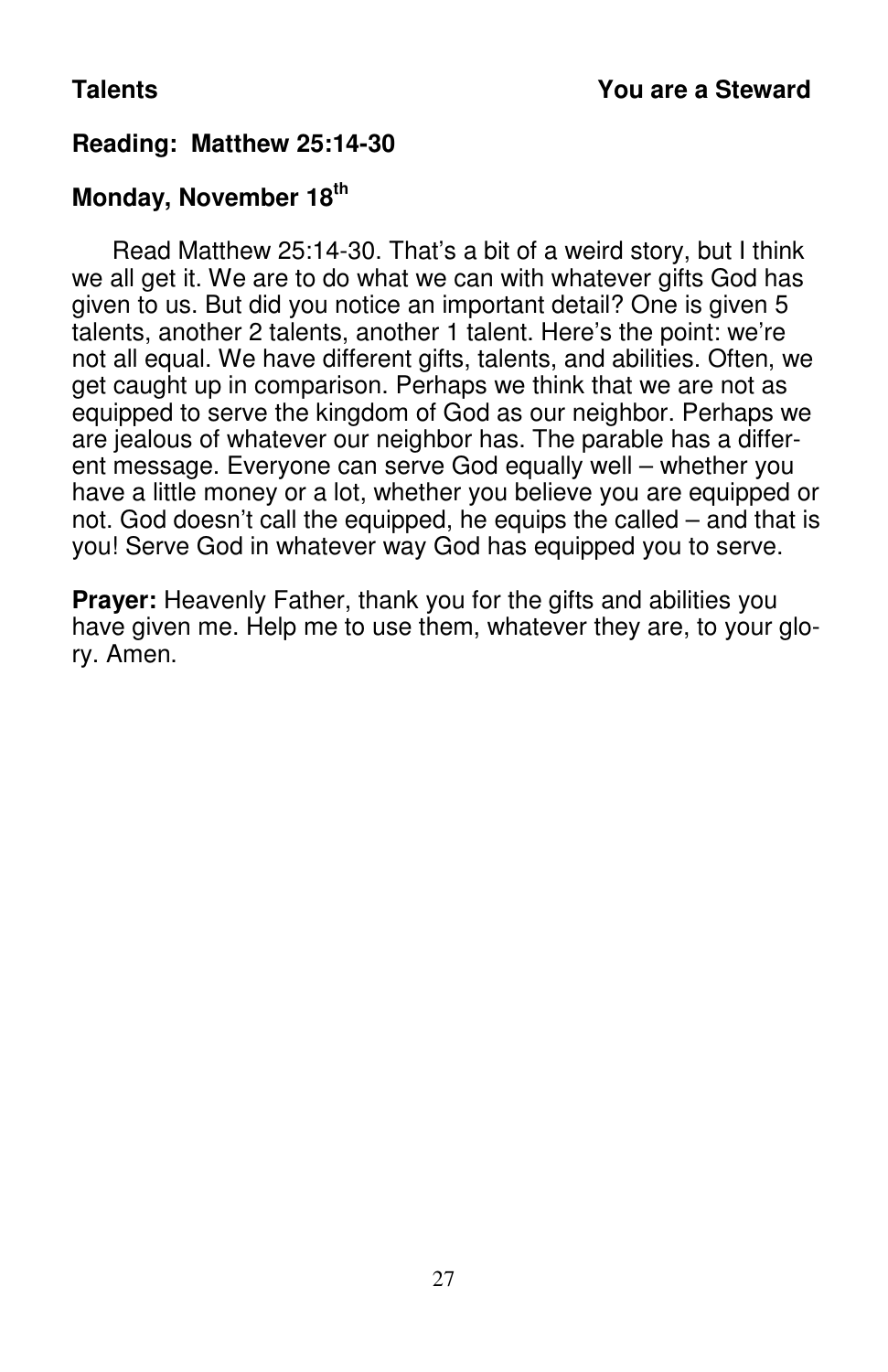# **Reading: Matthew 14:13-21**

# **Tuesday, November 19th**

 There's just not enough. You and I have felt this feeling before. There's not enough food, not enough money, not enough time. We want and need more. The truth is that we're right. On our own, there's not enough. We can't provide everything that we need. The story of Jesus feeding the 5000 from Matthew 14 tells us a different story. There, the Lord of all creation, the one by whom everything was made, provided food for his people. Jesus provides for you and for me. First, he provides for our spiritual needs, forgiving our sins. Secondly, he provides for all of our earthly needs: home, food, shelter, and the like. Of course, we know that life isn't perfect. Sin interferes. And yet Jesus provides. Today, thank God for his provision in your life.

**Prayer:** God, thank you for always providing me everything that I need. In Jesus' name, amen.

# **Generosity and the Wedding Feast You are a Steward**

# **Reading: Matthew 22:1-14**

# **Wednesday, November 20th**

 There are many things which we could say about this parable. One of things which jumps out at me is the generosity of the king. When the guests don't show up, he instead invites everyone, both good and bad, into the feast. Such is life in the kingdom of God. We didn't earn our place at the table. Instead, we are there only by God's generosity and the blood of Jesus. Having been shown such great love, we now get the opportunity to show generosity and love to others. Practice generosity today.

**Prayer:** Dear Jesus, help me to be generous with others in my life. Amen.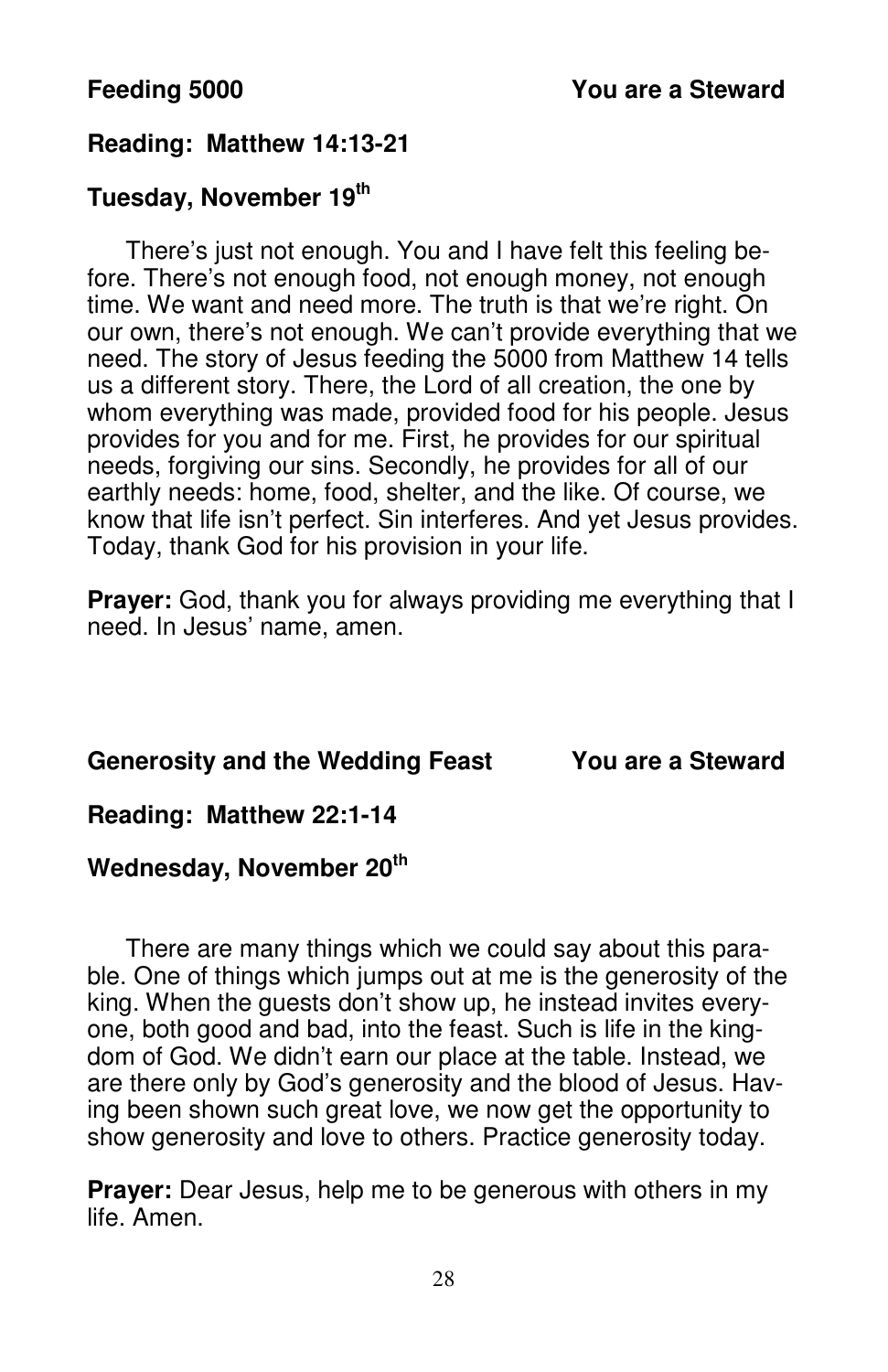# **Reading: Matthew 13:44-46**

# **Thursday, November 21st**

Matthew 13:44 says this; "The kingdom of heaven is like treasure hidden up in a field, which a man found and covered up. Then in his joy he goes and sells all that he has and buys that field." The kingdom of God is hidden. We know what treasure looks like – perhaps we think of stacks of gold coins or cash, of property, houses, land, etc. But true treasure is harder to identify. It is hidden. Being a Christian is often difficult, but the reward is eternal. Too often we spend our time and energy seeking treasure in material things. The path to true stewardship begins with valuing the Kingdom of God more than anything else. Only God can help us do this.

**Prayer:** Dear Jesus, help me to love you and your kingdom. Amen.

# **The Parable of the Sower The Parable of the Sower The Parable of the Sower The You are a Steward**

# **Reading: Matthew 13:1-23**

# **Friday, November 22nd**

 Where do you spend your time? If you're like me, you know that spend more of it than you would like in front of screens and devices. This can be a good thing to work on and change. I would like to reduce my screen time in order to spend more time in direct interaction with others. Our stewardship of our time is something with which we should be concerned. In the Parable of the Sower, it may seem to us that the sower is a poor steward of his time. Why spend time sowing among the rocks and thorns? What may seem foolish to us is wisdom to God. We should spend our time speaking the Word of God to everyone in our lives. What happens with that Word is up to the Holy Spirit. It is never a poor use of time to speak God's Word to anyone.

**Prayer:** Heavenly Father, help me to be a good steward of my time by speaking your Word to those in my life. In Jesus' name, Amen.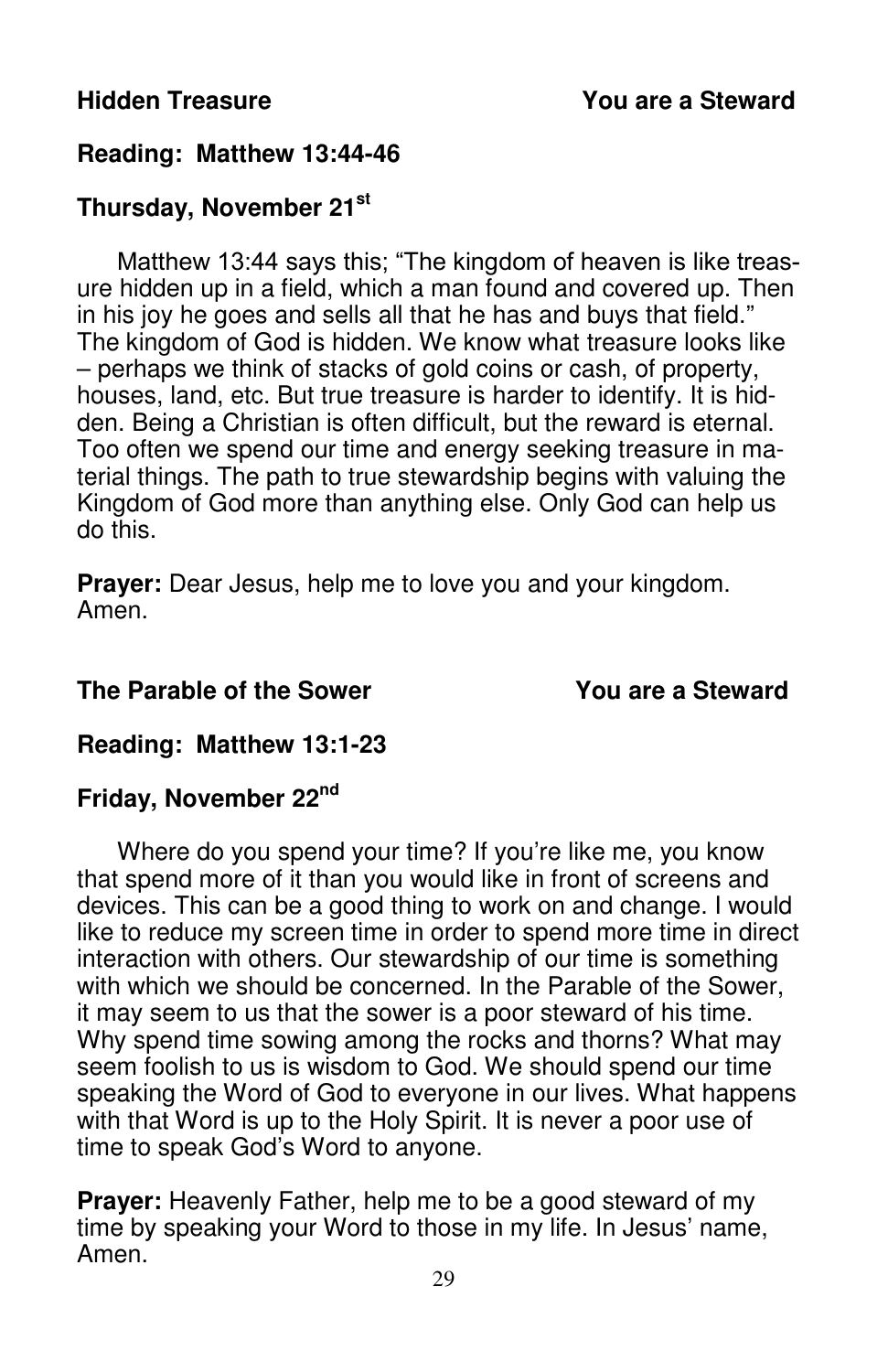# **Reading: Matthew 11:25-30**

# **Saturday, November 23rd**

 There are no magical, silver bullets in the church. But there is the Word of God. God works through His Word and has promised to take care of his church. When we are worried, we should turn again to Christ and his Word, trusting that he will take care of us and His church: "Come to me, all who labor and are heavy laden, and I will give you rest. Take my yoke upon you, and learn from me, for I am gentle and lowly in heart, and you will find rest for your souls. For my yoke is easy, and my burden is light."

**Prayer:** Dear Jesus, thank you for lifting our burdens from us. Help us to listen and trust in you. Amen.

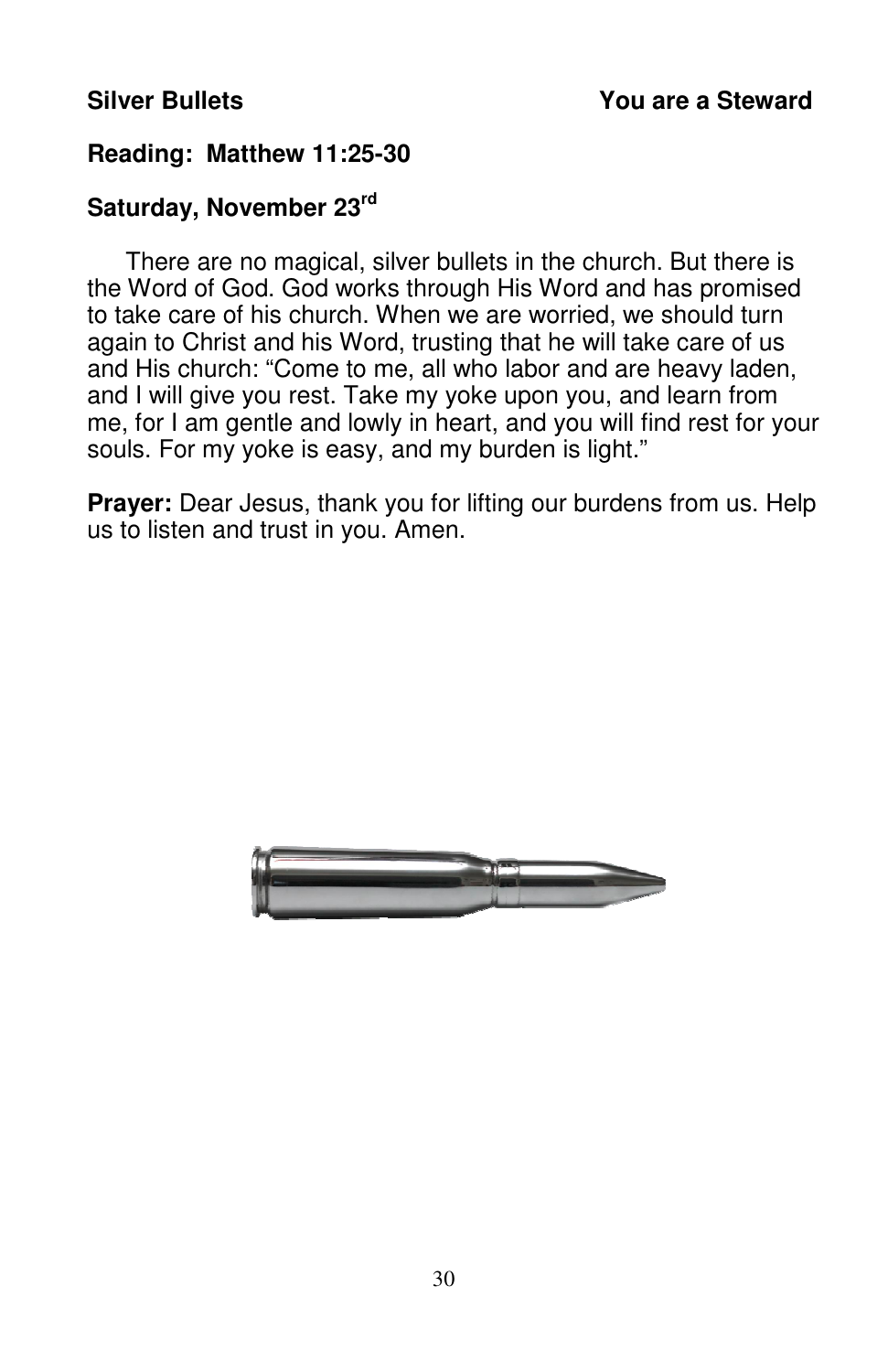

Suggestion: On a set time each day when all family members are present, speak/read the following:

Leader: In the name of the Father and of the Son and of the Holy Spirit.

# **Family: Amen**

Leader: For I am not ashamed of the gospel, for it is the power of God for salvation to everyone who believes, to the Jew first and also to the Greek.

# **Family: "For God so loved the world, that he gave his only Son, that whoever believes in him should not perish but have eternal life.**

**Leader:** How beautiful on the mountains are the feet of those who bring good news, who proclaim peace, who bring good tidings, who proclaim salvation, who say to Zion, "Your God reigns!"

# **Reading & Devotion**

**Prayer:** Include all those close to you, friends, family, neighbors; 2. Those over you, leaders, teachers, pastors, firefighters 3. Those in authority, president, state & local leaders. 4. Those who are weak and in need. 5. Pray for your own needs of body and soul.

**Leader:** The almighty and merciful Lord, the Father, the Son, and the Holy Spirit, bless and preserve us.

# **Family: Amen**